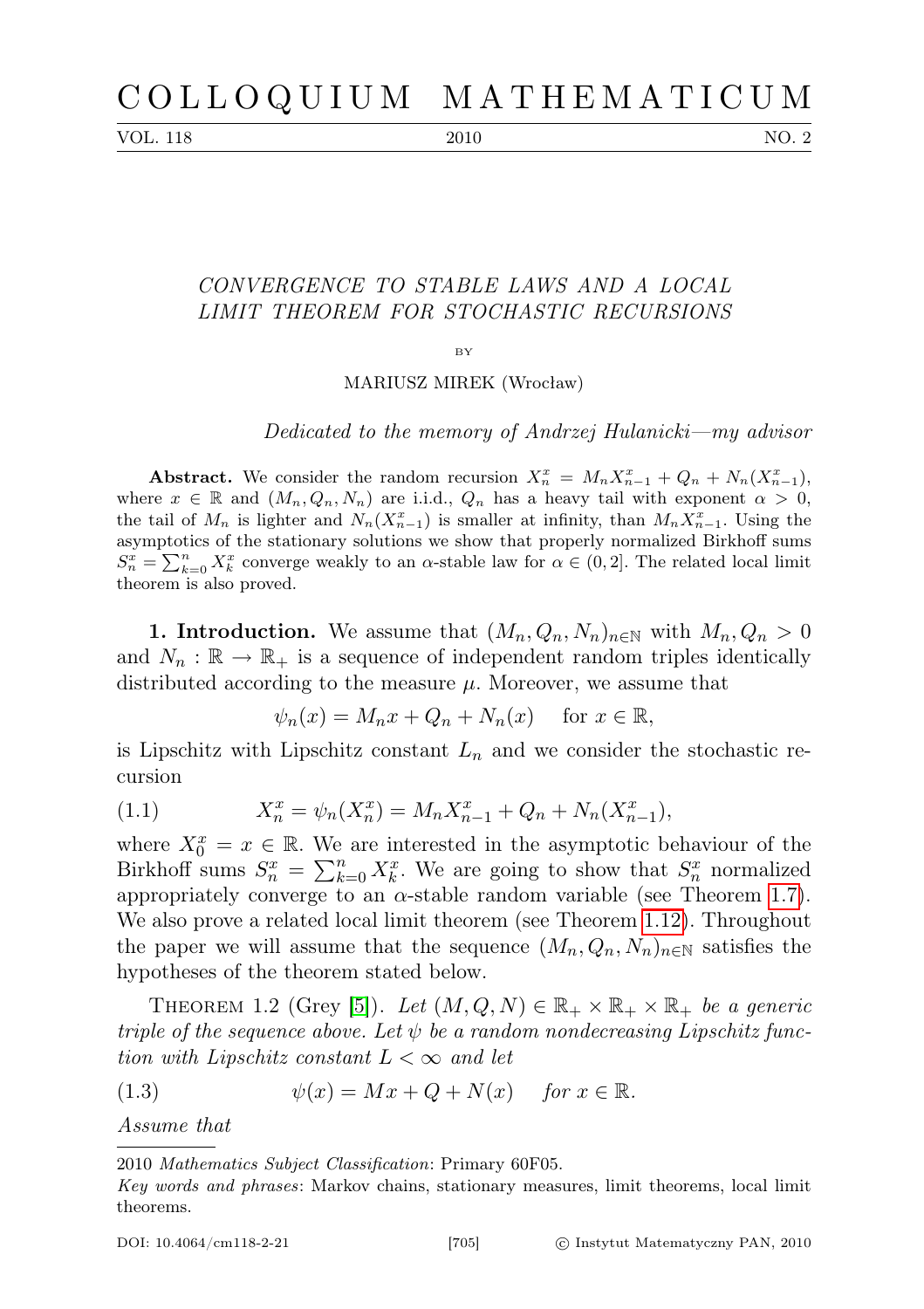- (1)  $\mathbb{E}(L^{\alpha}) < 1$ ,  $\mathbb{E}(L^{\beta}) < \infty$  and  $\mathbb{E}(N^{\beta}) < \infty$  for some  $0 < \alpha < \beta$ .
- (2) The tails of Q satisfy

$$
\mathbb{P}(\{Q > t\}) \sim ct^{-\alpha} \quad \text{as } t \to \infty, \text{ for some constant } c > 0.
$$

(3)  $N(x) \leq N\phi(x)$  for every  $x \in \mathbb{R}$ , where  $\phi$  is a fixed nondecreasing nonnegative function such that  $\phi(x) = o(x)$  as  $x \to \pm \infty$ .

Then there exists a unique stationary solution S of the above equation with law ν such that

<span id="page-1-1"></span>(1.4) 
$$
\mathbb{P}(\{S > t\}) \sim \frac{c}{1 - \mathbb{E}(M^{\alpha})} t^{-\alpha} \quad as \ t \to \infty.
$$

The proof goes along the same lines as in [\[5\]](#page-14-0) and we write here only what is specific to the current situation.

It is easy to see that  $\mathbb{E}(L^{\alpha}) < 1$  and  $\mathbb{E}(L^{\beta}) < \infty$  imply respectively  $\mathbb{E}(M^{\alpha})$  < 1 and  $\mathbb{E}(M^{\beta})$  <  $\infty$ . [\(1.4\)](#page-1-1) implies immediately that for every bounded continuous function  $f$ ,

<span id="page-1-2"></span>(1.5) 
$$
\lim_{t \to \infty} t^{\alpha} \int_{\mathbb{R}} f(t^{-1}x) \nu(dx) = \int_{\mathbb{R}} f(x) \Lambda(dx), \quad \text{where}
$$

(1.6) 
$$
\Lambda(dx) = C_- \mathbf{1}_{(-\infty,0)}(x) \frac{dx}{|x|^{\alpha+1}} + C_+ \mathbf{1}_{(0,\infty)}(x) \frac{dx}{x^{\alpha+1}},
$$

and  $C_-=0$  and  $C_+=\alpha c/(1-\mathbb{E}(M^{\alpha}))$ .

One of our main results is the following:

<span id="page-1-0"></span>THEOREM 1.7. Assume that the random variables  $M$ ,  $N$  and  $Q$  satisfy the hypotheses of the previous theorem and S is the stationary solution of [\(1.1\)](#page-0-0) with law  $\nu$ . Additionally, assume that the function  $\phi$  of Theorem [1.2](#page-0-1) is bounded. Let  $S_n^x = \sum_{k=0}^n X_k^x$  for  $n \in \mathbb{N}$ ,  $m = \int_{\mathbb{R}} x \nu(dx)$  and  $W = \sum_{k=1}^{\infty} M_1$ .  $\ldots$   $M_k$  with law  $\eta$ .

• If  $0 < \alpha < 1$  and  $\Delta_{\alpha}^{n}$  is the characteristic function of the random variable  $n^{-1/\alpha} S_n^x$  for  $n \in \mathbb{N}$ , then

<span id="page-1-3"></span>(1.8) 
$$
\lim_{n \to \infty} \Delta_{\alpha}^{n}(t) = \Upsilon_{\alpha}(t) = \exp(t^{\alpha}C_{\alpha}),
$$

where

$$
C_{\alpha} = \alpha c \vartheta_{\alpha} \mathbb{E}((W+1)^{\alpha}) \quad \text{and} \quad \vartheta_{\alpha} = -\frac{\Gamma(1-\alpha)}{\alpha} e^{-i\alpha \pi/2}.
$$

• If  $\alpha = 1$  and  $\Delta_1^n$  is the characteristic function of the random variable  $n^{-1}S_n^x - n\xi(n^{-1})$  for  $n \in \mathbb{N}$ , then

<span id="page-1-4"></span>(1.9) 
$$
\lim_{n \to \infty} \Delta_1^n(t) = \Upsilon_1(t) = \exp(tC_1 - iC_+ t \log t),
$$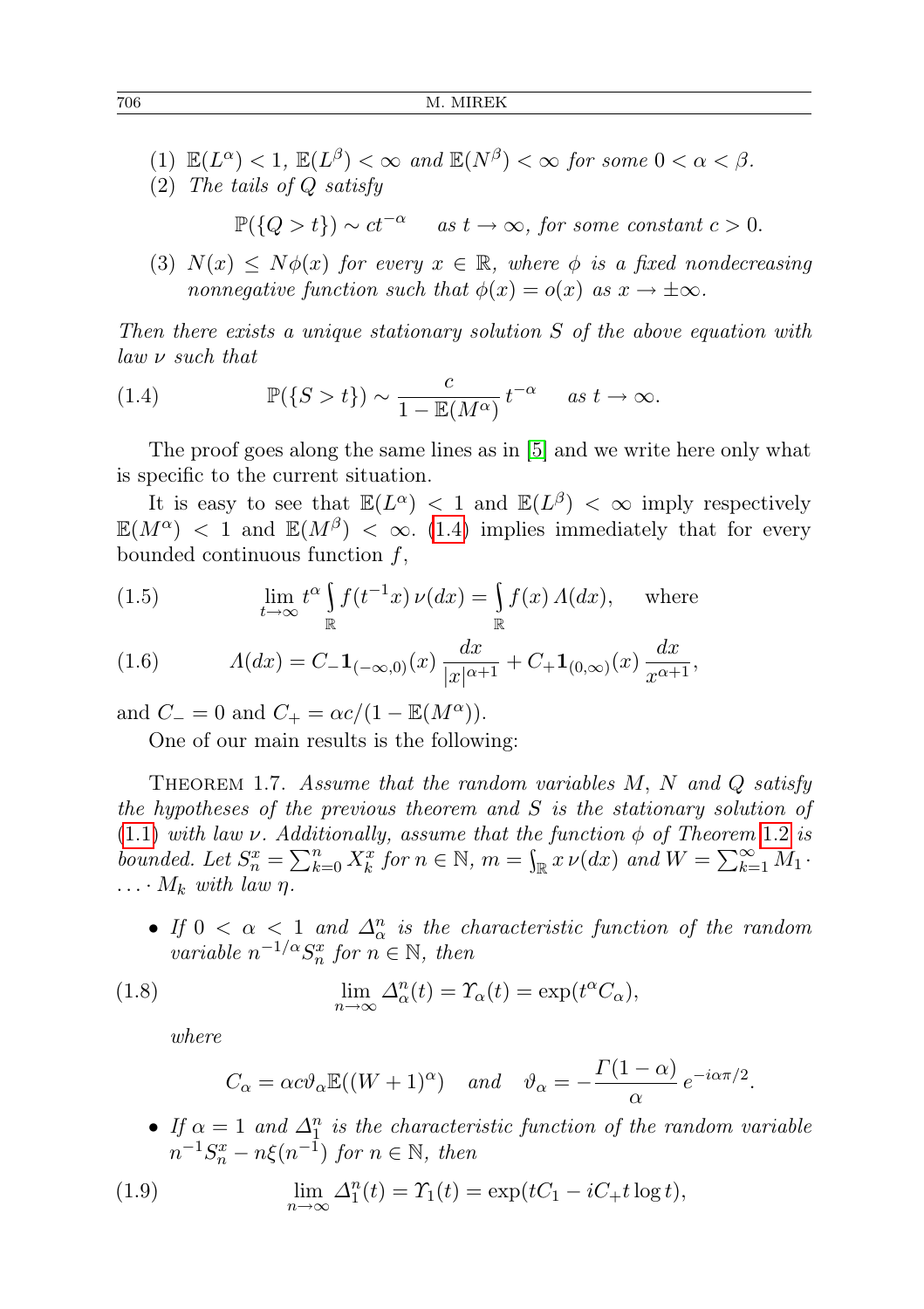where

$$
\xi(t) = \int_{\mathbb{R}} \frac{tx}{1 + t^2 x^2} \nu(dx),
$$
  
\n
$$
C_1 = C_+ \vartheta_1 - iC_+ \mathbb{E}((W+1)\log(W+1) - W \log W)
$$

and  $\vartheta_1 = -\pi/2 + i\kappa$  where  $\kappa > 0$ .

• If  $1 < \alpha < 2$  and  $\Delta_{\alpha}^{n}$  is the characteristic function of the random variable  $n^{-1/\alpha}(S_n^x - nm)$  for  $n \in \mathbb{N}$ , then

(1.10) 
$$
\lim_{n \to \infty} \Delta_{\alpha}^{n}(t) = \Upsilon_{\alpha}(t) = \exp(t^{\alpha}C_{\alpha}),
$$

where

$$
C_{\alpha} = \alpha c \vartheta_{\alpha} \mathbb{E}((W+1)^{\alpha})
$$
 and  $\vartheta_{\alpha} = \frac{\Gamma(2-\alpha)}{\alpha(\alpha-1)} e^{-i\alpha \pi/2}$ .

• If  $\alpha = 2$  and  $\Delta_2^n$  is the characteristic function of the random variable  $(n \log n)^{-1/2} (S_n^{\overline{x}} - nm)$  for  $n \in \mathbb{N}$ , then

(1.11) 
$$
\lim_{n \to \infty} \Delta_2^n(t) = \Upsilon_2(t) = \exp(t^2 C_2),
$$

where  $C_2 = -(c/2)\mathbb{E}((W+1)^2)$ . Moreover,  $\Re C_{\alpha} < 0$  for all  $\alpha \in (0,2]$ .

Similar problems have recently been investigated in the context of affine recursion by Guivarc'h and LePage [\[6\]](#page-14-1) (one-dimensional case), by Buraczewski, Damek and Guivarc'h [\[2\]](#page-14-2) (multidimensional matrix case) and by Mirek [\[11\]](#page-15-0) (for some class of Lipschitz maps close to affine at infinity) when Kesten's conditions are satisfied [\[10\]](#page-15-1), i.e.  $\mathbb{E}(|M|^{\alpha}) = 1$  and  $\mathbb{E}(|Q|^{\alpha}) < \infty$  for some  $\alpha > 0$  (see also [\[4\]](#page-14-3) for simplifications and [\[3\]](#page-14-4) for generalizations). The proof of the theorem stated above is based on spectral properties of the transition operator P and its Fourier perturbations  $P_t$  (see Section 2.1 for precise definitions). The spectral method was initiated by Nagaev [\[12\]](#page-15-2) and then used and developed by many authors (for more references see especially [\[7\]](#page-14-5) and  $[8]$ ; see also  $[2]$ ,  $[6]$  and  $[11]$ ). The most important tool in the proof is the perturbation theorem of Keller and Liverani [\[9\]](#page-15-3), which allows us to show that the operators  $P_t$  have similar spectral properties to the operator P for sufficiently small values of  $|t|$  (see Proposition [2.6\)](#page-4-0). We also conclude that the behaviour of the large powers of the operator  $P_t$  is determined by the peripheral eigenvalue  $k(t)$  associated with this operator. The eigenvalues  $k(t)$ appear naturally in the expansions of the characteristic functions of appropriately normalized Birkhoff sums. The asymptotic behaviour [\(1.4\)](#page-1-1) of the stationary measure  $\nu$  allows us to expand the dominant eigenvalue  $k(t)$  at 0, which is crucial for Theorem [1.7.](#page-1-0)

Now we have the following

<span id="page-2-0"></span>THEOREM 1.12. Assume that  $|\mathbb{E}(e^{itS})| < 1$  for every  $t \neq 0$ . Suppose that the hypotheses of the previous theorem are satisfied. Then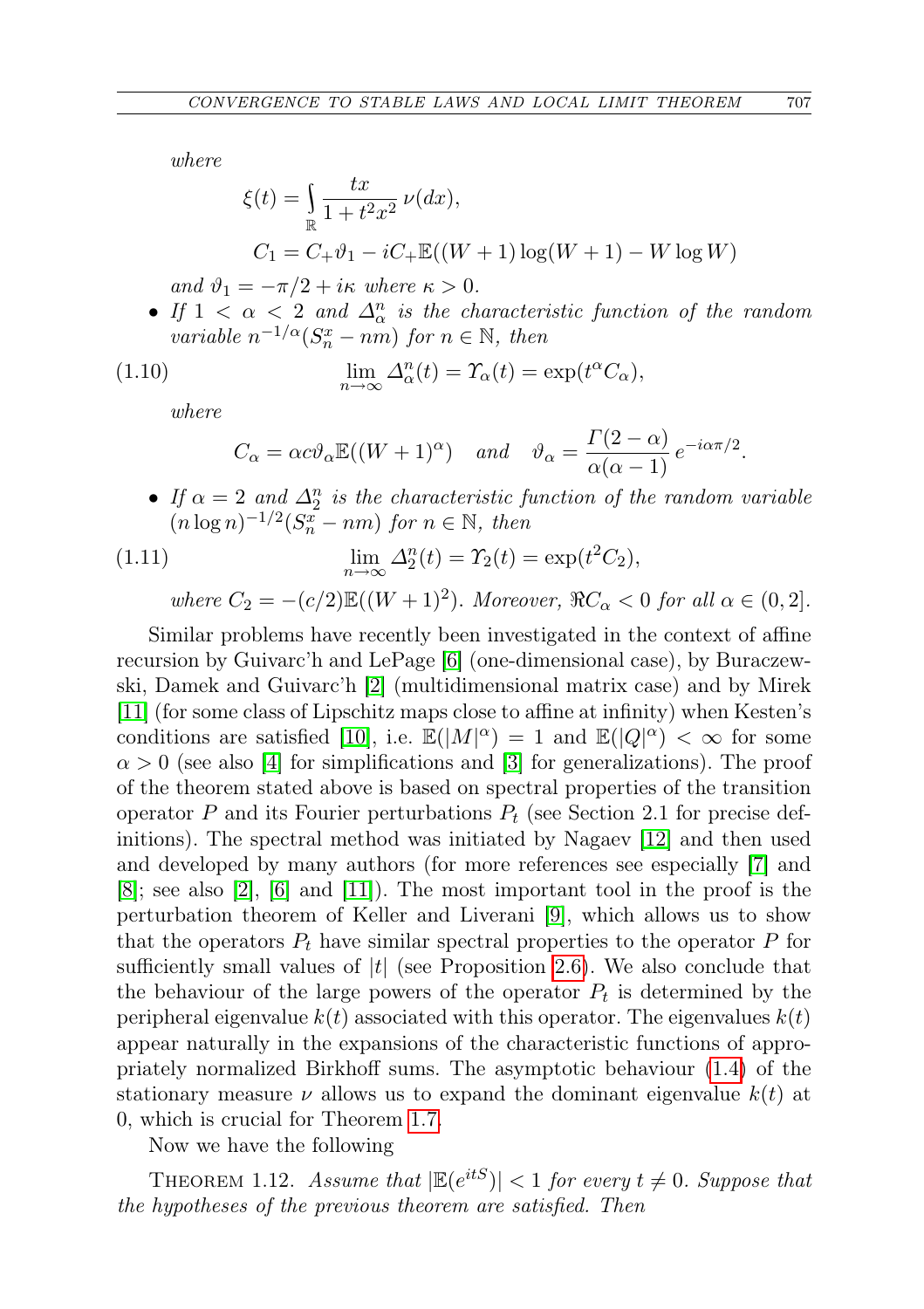$$
\lim_{n \to \infty} n^{1/\alpha} \mathbb{P}(\{S_n^x \in I\}) = \frac{|I|}{2\pi} \int_{\mathbb{R}} \Upsilon_\alpha(t) dt \quad \text{if } \alpha \in (0, 1),
$$
  

$$
\lim_{n \to \infty} n^{1/\alpha} \mathbb{P}(\{S_n^x - nm \in I\}) = \frac{|I|}{2\pi} \int_{\mathbb{R}} \Upsilon_\alpha(t) dt \quad \text{if } \alpha \in (1, 2),
$$

for every bounded interval  $I \subseteq \mathbb{R}$ , where |I| denotes the Lebesgue measure of  $I$ .

The proof of the above theorem is based on the ideas from [\[2\]](#page-14-2). Theo-rem [3.1](#page-11-0) below, which says that the spectral radius of the operators  $P_t$  for  $t \neq 0$  is strictly smaller than 1, plays a crucial role in the proof. It also shows an interesting connection between the operators  $P_t$  and the stationary solution S of  $(1.1)$ . The rest of the proof of Theorem [1.12](#page-2-0) strongly uses the asymptotic properties and expansions of the dominant eigenvalues  $k(t)$ .

## 2. Limit theorem

2.1. Fourier operators. We start by introducing two Banach spaces  $\mathcal{C}_{\rho}(\mathbb{R})$  and  $\mathcal{B}_{\rho,\epsilon,\lambda}(\mathbb{R})$  cointained in the space  $\mathcal{C}(\mathbb{R})$  of continuous functions:

$$
\mathcal{C}_{\rho} = \mathcal{C}_{\rho}(\mathbb{R}) = \left\{ f \in \mathcal{C}(\mathbb{R}) : |f|_{\rho} = \sup_{x \in \mathbb{R}} \frac{|f(x)|}{(1+|x|)^{\rho}} < \infty \right\},\
$$

$$
\mathcal{B}_{\rho,\epsilon,\lambda} = \mathcal{B}_{\rho,\epsilon,\lambda}(\mathbb{R}) = \left\{ f \in \mathcal{C}(\mathbb{R}) : ||f||_{\rho,\epsilon,\lambda} = |f|_{\rho} + [f]_{\epsilon,\lambda} < \infty \right\},\
$$

where

$$
[f]_{\epsilon,\lambda} = \sup_{x \neq y} \frac{|f(x) - f(y)|}{|x - y|^{\epsilon} (1 + |x|)^{\lambda} (1 + |y|)^{\lambda}}.
$$

REMARK 2.1. If  $\epsilon + \lambda < \rho$ , then by the Arzelà–Ascoli theorem the injection operator  $\mathcal{B}_{\rho,\epsilon,\lambda} \hookrightarrow \mathcal{C}_{\rho}$  is compact.

On  $\mathcal{C}_{\rho}$  and  $\mathcal{B}_{\rho,\epsilon,\lambda}$  we consider the transition operator

$$
Pf(x) = \mathbb{E}(f(Mx + Q + N(x)))
$$

and its perturbations

$$
P_t f(x) = \mathbb{E}(e^{it(Mx + Q + N(x))} f(Mx + Q + N(x))),
$$

where  $x \in \mathbb{R}$  and  $t \in [-1, 1]$ . We will also use the Fourier operators

$$
T_t f(x) = \mathbb{E}\left(e^{i(Mx + tQ + tN(t^{-1}x))} f(Mx + tQ + tN(t^{-1}x))\right)
$$

for  $x \in \mathbb{R}$ , where  $t \in [-1, 1]$ . Denote  $T = T_0 = \mathbb{E}(e^{iMx}f(Mx))$ . Recall that for every  $n \in \mathbb{N}$ ,

$$
T^n f(x) = \mathbb{E}(e^{i \sum_{k=1}^n M_k \cdot \ldots \cdot M_1 x} f(M_n \cdot \ldots \cdot M_1 x)),
$$

The lemma below shows a connection between the operators  $P_t$  and  $T_t$ .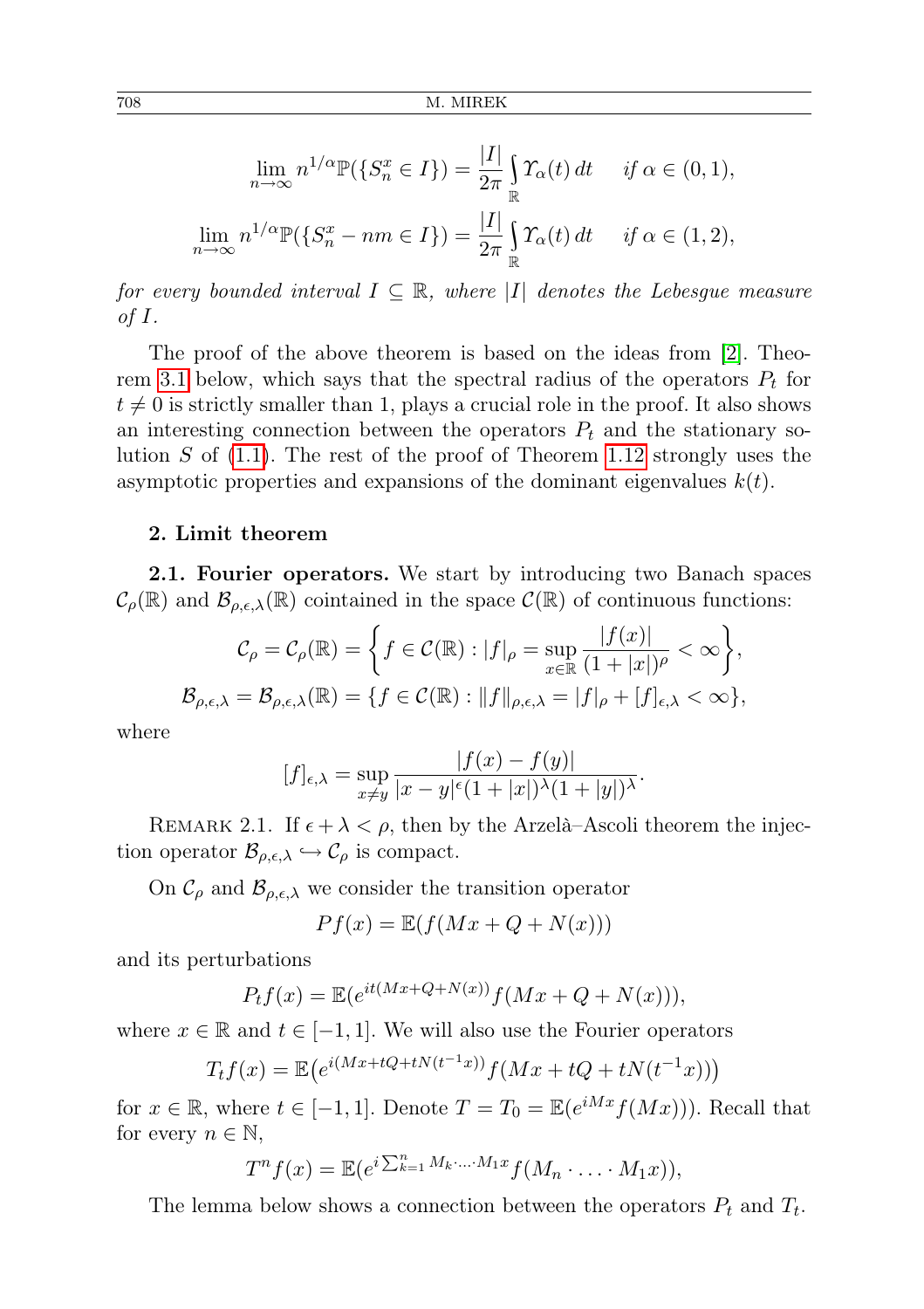LEMMA 2.2. If  $f \in \mathcal{C}_o$ , then for every  $n \in \mathbb{N}$ ,  $x \in \mathbb{R}$  and  $t \in [-1,1]$ , (2.3)  $P_t^n(f \circ \delta_t)(x) = T_t^n f(tx).$ 

Moreover, if  $f \in \mathcal{C}_{\rho}$  is an eigenfunction of  $T_t$  with eigenvalue  $k(t)$ , then  $f \circ \delta_t$ is an eigenfunction of  $P_t$  with the same eigenvalue.

*Proof.* A straightforward application of the definitions of  $P_t$  and  $T_t$ .

<span id="page-4-1"></span>Lemma 2.4. The unique eigenvalue of modulus 1 for the operator P acting on  $C<sub>o</sub>$  is 1 and the eigenspace is one-dimensional. The corresponding projection on  $\mathbb{C} \cdot 1$  is given by the map  $f \mapsto \nu(f)$ .

*Proof.* See the proof of the lemma below.

<span id="page-4-2"></span>LEMMA 2.5. The unique eigenvalue of modulus 1 for the operator  $T$  acting on  $\mathcal{C}_{\rho}$  is 1 with the eigenspace  $\mathbb{C} \cdot h(x)$ , where  $h(x) = \mathbb{E}(e^{iWx})$ , and  $W = \sum_{k=1}^{\infty} M_1 \cdot \ldots \cdot M_k$  has law  $\eta$ .

*Proof.* Observe that the random variables  $\sum_{k=1}^{\infty} M_k \cdot \ldots \cdot M_1 x$  and  $\sum_{k=2}^{\infty} M_k \cdot \ldots \cdot M_2 x$  have the same law, hence

$$
Th(x) = \mathbb{E}(e^{iM_1x}h(M_1x)) = \mathbb{E}(e^{iM_1x}e^{i\sum_{k=2}^{\infty}M_k\cdot\ldots\cdot M_2(M_1x)})
$$
  
=  $\mathbb{E}(e^{iM_1x}e^{i\sum_{k=2}^{\infty}M_k\cdot\ldots\cdot M_2\cdot M_1x}) = h(x).$ 

This proves that 1 is an eigenvalue for T. Let  $f \in \mathcal{C}_{\rho}$  be such that  $T^n f(x) =$  $f(x)$ . Since  $h(0) = 1$  and  $\lim_{n \to \infty} M_n \cdot \ldots \cdot M_1 x = 0$  a.e. we have

$$
|f(x) - f(0)h(x)| \xrightarrow{n \to \infty} 0.
$$

Hence  $f(x) = f(0)h(x)$ . Now assume that for a z of modulus 1 and a nontrivial  $f \in \mathcal{C}_{\rho}$  we have  $Tf(x) = zf(x)$ . Then for every x such that  $f(x) \neq 0$ we have  $\lim_{n\to\infty} z^n = (f(0)/f(x))h(x)$ , which is impossible.

The following proposition summarizes the necessary properties of the operators  $P_t$  and  $T_t$ .

<span id="page-4-0"></span>PROPOSITION 2.6. Assume that  $0 < \epsilon < 1$ ,  $\lambda > 0$ ,  $\lambda + 2\epsilon < \rho = 2\lambda$  and  $2\lambda + \epsilon < \alpha$ . Then there exist  $0 < \rho < 1$ ,  $\delta > 0$  and  $t_0 > 0$  such that  $\rho < 1 - \delta$ and for every  $|t| \le t_0$ :

- $\sigma(P_t), \sigma(T_t) \subset \mathcal{D} = \{z \in \mathbb{C} : |z| \leq \varrho\} \cup \{z \in \mathbb{C} : |z 1| \leq \delta\}.$
- The sets  $\sigma(P_t) \cap \{z \in \mathbb{C} : |z-1| \leq \delta\}$  and  $\sigma(T_t) \cap \{z \in \mathbb{C} : |z-1| \leq \delta\}$ consist of exactly one eigenvalue  $k(t)$ , the corresponding eigenspace is one-dimensional and  $\lim_{t\to 0} k(t) = 1$ .
- For all  $z \in \mathcal{D}^c$  and  $f \in \mathcal{B}_{\rho,\epsilon,\lambda}$ ,

$$
\|(z - P_t)^{-1}f\|_{\rho, \epsilon, \lambda} \le D\|f\|_{\rho, \epsilon, \lambda}, \quad \|(z - T_t)^{-1}f\|_{\rho, \epsilon, \lambda} \le D\|f\|_{\rho, \epsilon, \lambda},
$$

where  $D > 0$  is a universal constant which does not depend on  $|t| \leq t_0$ .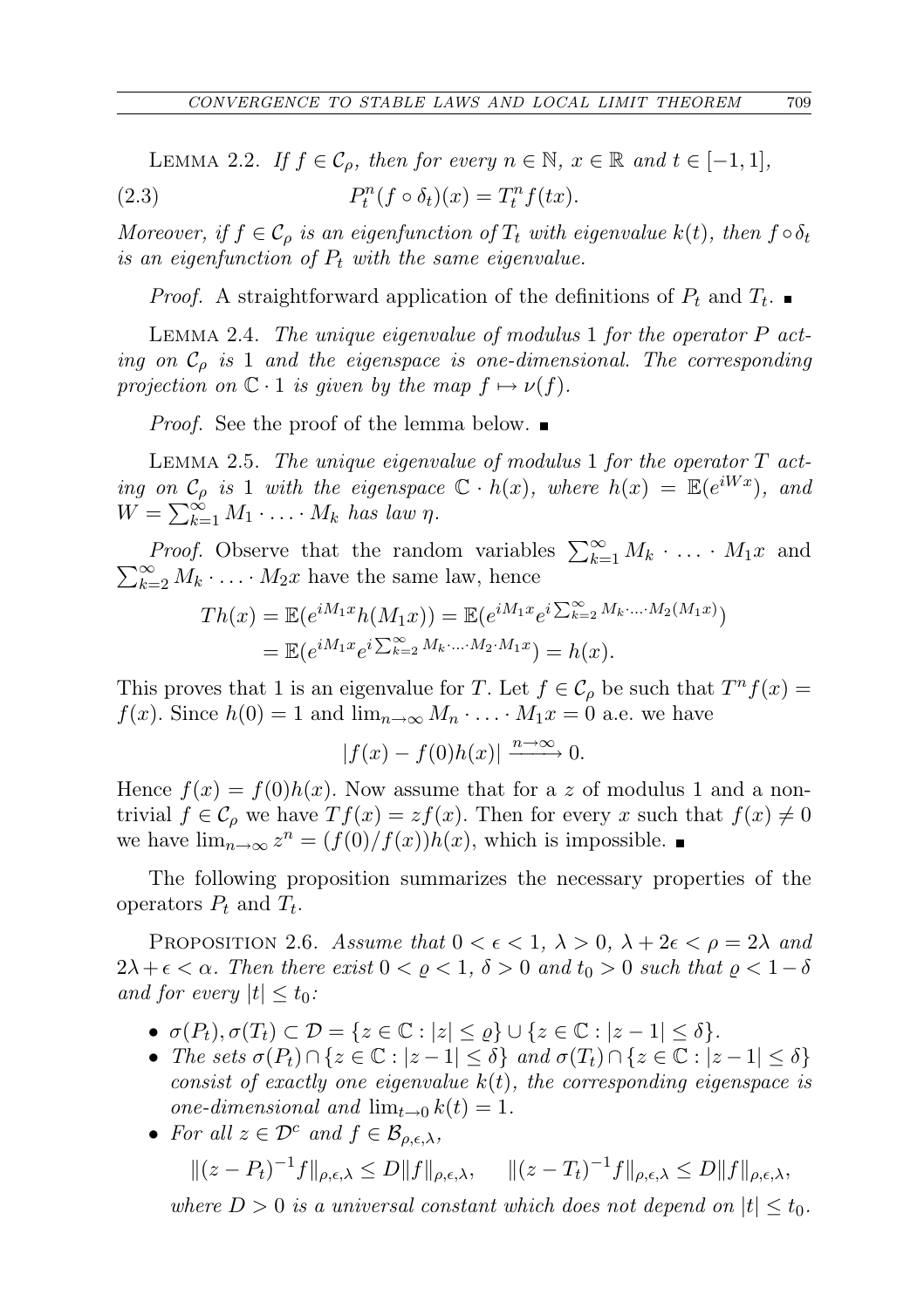• Moreover, for every  $n \in \mathbb{N}$ ,

$$
P_t^n = k(t)^n \Pi_{P,t} + Q_{P,t}^n, \quad T_t^n = k(t)^n \Pi_{T,t} + Q_{T,t}^n,
$$

where  $\Pi_{Pt}$  and  $\Pi_{T,t}$  are projections onto the above mentioned onedimensional eigenspaces.  $Q_{P,t}$  and  $Q_{T,t}$  are complementary operators to  $\Pi_{P,t}$  and  $\Pi_{T,t}$  respectively, such that  $\Pi_{P,t}Q_{P,t} = Q_{P,t}\Pi_{P,t} = 0$ and  $\Pi_{T,t}Q_{T,t} = Q_{T,t}\Pi_{T,t} = 0$ . Furthermore,  $||Q_{P,t}||_{\mathcal{B}_{\rho,\epsilon,\lambda}} \leq \varrho$  and  $||Q_{T,t}||_{\mathcal{B}_{\rho,\epsilon,\lambda}} \leq \varrho.$ 

• The above operators can be expressed in the terms of the resolvents of  $P_t$  and  $T_t$ . Indeed, for appropriate parameters  $\xi_1, \xi_2 > 0$ ,

$$
k(t)\Pi_{F,t} = \frac{1}{2\pi i} \int_{|z-1|=\xi_1} z(z - F_t)^{-1} dz,
$$
  

$$
\Pi_{F,t} = \frac{1}{2\pi i} \int_{|z-1|=\xi_1} (z - F_t)^{-1} dz,
$$
  

$$
Q_{F,t} = \frac{1}{2\pi i} \int_{|z|=\xi_2} z(z - F_t)^{-1} dz,
$$

where  $F_t = P_t$  or  $F_t = T_t$ .

Proof. A direct application of the perturbation theorem of Keller and Liverani [\[9\]](#page-15-3), Lemmas [2.4,](#page-4-1) [2.5](#page-4-2) and arguments from [\[11\]](#page-15-0).  $\blacksquare$ 

2.2. Rate of convergence of projections. The main goal of this section is to prove the following

<span id="page-5-2"></span>THEOREM 2.7. Assume that the hypotheses of Proposition [2.6](#page-4-0) hold and let h be the eigenfunction of the operator  $T$  defined as in Lemma [2.5](#page-4-2). Then for any  $0 < \delta \leq 1$  and  $\epsilon < \delta < \alpha$  there exists  $C > 0$  such that

$$
(2.8) \qquad ||((\Pi_{T,t} - \Pi_{T,0})h) \circ \delta_t||_{\rho,\epsilon,\lambda} \leq C|t|^{\delta} \quad \text{ for every } |t| \leq t_0.
$$

We start with

Lemma 2.9. Assume that the hypotheses of Proposition [2.6](#page-4-0) hold and let h be the eigenfunction of T defined as in Lemma [2.5](#page-4-2). Then for any  $0 < \delta \leq 1$ and  $\epsilon < \delta < \alpha$  we have

<span id="page-5-0"></span>(2.10)  $[(T_t - T)h]_{\epsilon,\lambda} \leq C_1 |t|^{\delta - \epsilon},$ 

<span id="page-5-1"></span>(2.11) 
$$
|(T_t - T)h|_{\rho} \le C_2 |t|^{\delta},
$$

where  $C_1, C_2 > 0$  do not depend on t.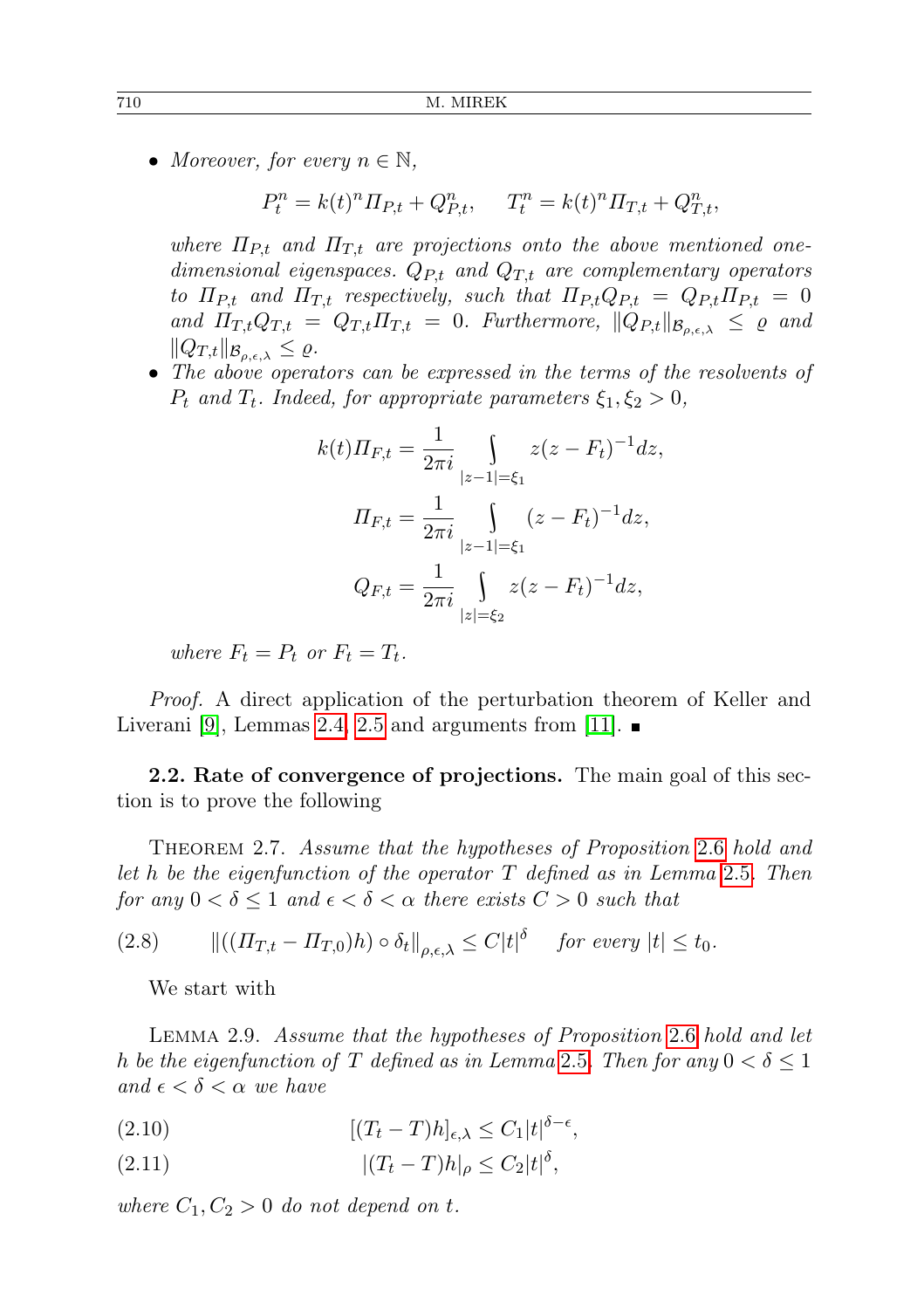*Proof.* We will estimate the seminorm  $[(T_t - T)h]_{\epsilon,\lambda}$ . Notice that

<span id="page-6-0"></span>
$$
(2.12) \qquad [(T_t - T)h]_{\epsilon,\lambda} \le \sup_{x \ne y, |x - y| \le t} \frac{|(T_t - T)h(x) - (T_t - T)h(y)|}{|x - y|^{\epsilon}(1 + |x|)^{\lambda}(1 + |y|)^{\lambda}} + \sup_{x \ne y, |x - y| > t} \frac{|(T_t - T)h(x) - (T_t - T)h(y)|}{|x - y|^{\epsilon}(1 + |x|)^{\lambda}(1 + |y|)^{\lambda}}.
$$

For the first term in [\(2.12\)](#page-6-0) ( $|x - y| \le t$ ) we observe that

<span id="page-6-3"></span><span id="page-6-2"></span><span id="page-6-1"></span>
$$
(T_t - T)h(x) - (T_t - T)h(y)
$$
  
(2.13) =  $\mathbb{E}((e^{i(Mx + tQ + tN(t^{-1}x))} - e^{i(My + tQ + tN(t^{-1}y))})h(Mx + tQ + tN(t^{-1}x)))$   
(2.14) +  $\mathbb{E}(e^{i(My + tQ + tN(t^{-1}y))}(h(Mx + tQ + tN(t^{-1}x)) - h(My + tQ + tN(t^{-1}y))))$   
(2.15) -  $\mathbb{E}((e^{iMx} - e^{iMy})h(Mx))$   
(2.16) -  $\mathbb{E}(e^{iMy}(h(Mx) - h(My))).$ 

<span id="page-6-4"></span>We will estimate [\(2.13\)](#page-6-1), [\(2.14\)](#page-6-2), [\(2.15\)](#page-6-3) and [\(2.16\)](#page-6-4) separately. Observe that for every  $0<\delta\leq 1$  such that  $\epsilon<\delta<\alpha$  we have

<span id="page-6-9"></span>
$$
(2.17) \qquad \mathbb{E}\bigg(\frac{|e^{i(Mx+tQ+tN(t^{-1}x))}-e^{i(My+tQ+tN(t^{-1}y))}||h(Mx+tQ+tN(t^{-1}x))|}{|x-y|^{\epsilon}(1+|x|)^{\lambda}(1+|y|)^{\lambda}}\bigg) \leq 2\mathbb{E}(L^{\delta})|x-y|^{\delta-\epsilon} \leq 2\mathbb{E}(L^{\delta})|t|^{\delta-\epsilon}.
$$

Similarly we estimate the second term:

<span id="page-6-10"></span>
$$
(2.18) \mathbb{E}\left(\frac{|e^{i(My+tQ+tN(t^{-1}y))}(h(Mx+tQ+tN(t^{-1}x))-h(Mx+tQ+tN(t^{-1}y)))|}{|x-y|^{\epsilon}(1+|x|)^{\lambda}(1+|y|)^{\lambda}}\right) \leq 2\mathbb{E}(L^{\delta})\mathbb{E}(W^{\delta})|x-y|^{\delta-\epsilon} \leq 2\mathbb{E}(L^{\delta})\mathbb{E}(W^{\delta})|t|^{\delta-\epsilon}.
$$

The terms [\(2.15\)](#page-6-3) and [\(2.16\)](#page-6-4) are estimated in a similar way. Now consider the second term of  $(2.12)$   $(|x-y| > t)$  and notice that

<span id="page-6-5"></span>(2.19) 
$$
(T_t - T)h(x) - (T_t - T)h(y)
$$

$$
= \mathbb{E}((e^{i(Mx + tQ + tN(t^{-1}x))} - e^{iMx})h(Mx + tQ + tN(t^{-1}x)))
$$

<span id="page-6-6"></span>(2.20) 
$$
+ \mathbb{E}(e^{iMx}(h(Mx + tQ + tN(t^{-1}x)) - h(Mx)))
$$

<span id="page-6-7"></span>(2.21) 
$$
- \mathbb{E}((e^{My + tQ + tN(t^{-1}y)} - e^{iMy})h(My + tQ + tN(t^{-1}y)))
$$

<span id="page-6-8"></span>(2.22) 
$$
- \mathbb{E}(e^{iMy}(h(My + tQ + tN(t^{-1}y)) - h(My))).
$$

As before we will estimate [\(2.19\)](#page-6-5), [\(2.20\)](#page-6-6), [\(2.21\)](#page-6-7) and [\(2.22\)](#page-6-8) separately using  $|tQ+tN(t^{-1}x)| \leq |t| |R|$  for some random variable R such that  $\mathbb{E}(|R|^{\beta}) < \infty$ where  $\beta > 0$  is as in Theorem [1.2.](#page-0-1) Indeed, for every  $0 < \delta \leq 1$  such that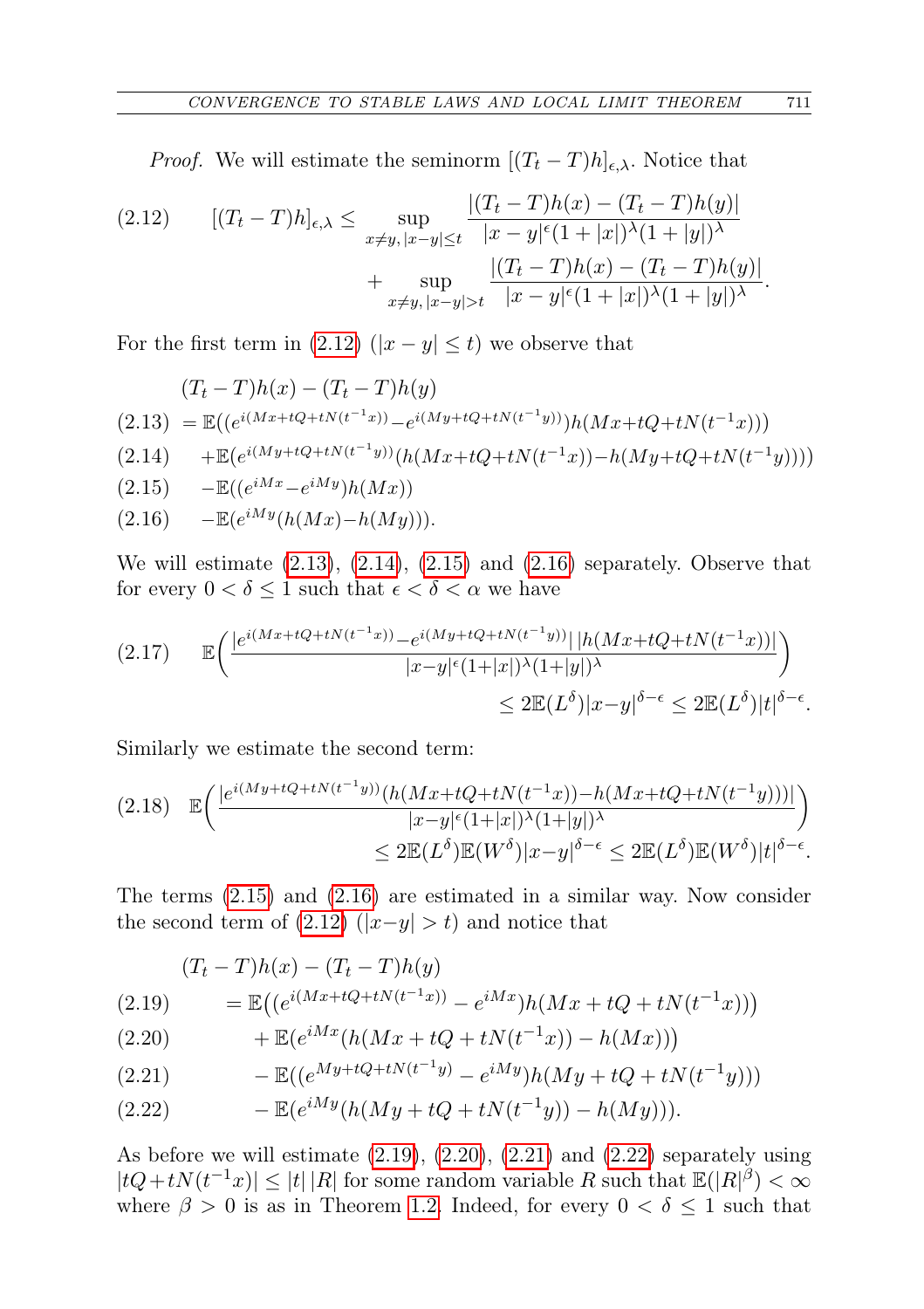$\epsilon < \delta < \alpha$  we have

<span id="page-7-0"></span>
$$
(2.23) \qquad \mathbb{E}\bigg(\frac{|e^{i(Mx+tQ+tN(t^{-1}x))}-e^{iMx}|\,|h(Mx+tQ+tN(t^{-1}x))|}{|x-y|^{\epsilon}(1+|x|)^{\lambda}(1+|y|)^{\lambda}}\bigg) \leq 2\mathbb{E}\bigg(\frac{|t|^{\delta}|R|^{\delta}}{|x-y|^{\epsilon}}\bigg) \leq 2\mathbb{E}(|R|^{\delta})|t|^{\delta-\epsilon}.
$$

Similarly we estimate the second term:

<span id="page-7-1"></span>
$$
(2.24) \qquad \mathbb{E}\left(\frac{|e^{iMx}(h(Mx+tQ+tN(t^{-1}x))-h(Mx))|}{|x-y|^{\epsilon}(1+|x|)^{\lambda}(1+|y|)^{\lambda}}\right) \n\leq 2\mathbb{E}\left(\frac{|Mx+tQ+tN(t^{-1}x)-Mx|^{\delta}W^{\delta}}{|x-y|^{\epsilon}}\right) \leq 2\mathbb{E}\left(\frac{|t|^{\delta}|R|^{\delta}W^{\delta}}{|x-y|^{\epsilon}}\right) \n\leq 2\mathbb{E}(|R|^{\delta})\mathbb{E}(W^{\delta})|t|^{\delta-\epsilon}.
$$

Also  $(2.21)$  and  $(2.22)$  can be estimated similarly. Hence, in view of  $(2.17)$ , [\(2.18\)](#page-6-10), [\(2.23\)](#page-7-0) and [\(2.24\)](#page-7-1), we obtain [\(2.10\)](#page-5-0). For [\(2.11\)](#page-5-1) notice that

$$
(2.25) \quad (T_t - T)h(x) = \mathbb{E}\left((e^{iMx + tQ + tN(t^{-1}x)} - e^{iMx})h(Mx + tQ + tN(t^{-1}x))\right) + \mathbb{E}\left(e^{iMx}(h(Mx + tQ + tN(t^{-1}x)) - h(Mx))\right),
$$

and arguing as above we obtain the assertion.

*Proof of Theorem [2.7.](#page-5-2)* It is easy to see that for  $f \in \mathcal{B}_{\rho,\epsilon,\lambda}$ ,  $x \in \mathbb{R}$  and  $|t| \leq t_0$  we have

<span id="page-7-3"></span>(2.26) 
$$
((z - P_{t,v})^{-1}(f \circ \delta_t))(x) = ((z - T_{t,v})^{-1}f)(tx),
$$

<span id="page-7-2"></span>(2.27) 
$$
(I T_{T,t} - I T_T) h = \frac{1}{2\pi} \int_{0}^{2\pi} (\xi e^{is} + 1 - T_{t,v})^{-1} ((T_t - T)h) ds.
$$

Notice that for every  $f \in \mathcal{B}_{\rho,\epsilon,\lambda}$  we have

<span id="page-7-5"></span>(2.28) 
$$
||f \circ \delta_t||_{\rho,\epsilon,\lambda} \leq \begin{cases} |f|_{\rho} + |t|^{\epsilon}[f]_{\epsilon,\lambda} & \text{if } |t| \leq 1, \\ |t|^{\rho}|f|_{\rho} + |t|^{2\lambda + \epsilon}[f]_{\epsilon,\lambda} & \text{if } |t| > 1. \end{cases}
$$

In view of  $(2.27)$  and  $(2.26)$  we have

<span id="page-7-4"></span>
$$
(2.29) \quad ((\Pi_{T,t} - \Pi_T)h)(tx)
$$
  
=  $\frac{1}{2\pi} \int_{0}^{2\pi} ((\xi e^{is} + 1 - T_t)^{-1} (T_t - T)h)(tx) ds$   
=  $\frac{1}{2\pi} \int_{0}^{2\pi} ((\xi e^{is} + 1 - P_t)^{-1}(((T_t - T)h) \circ \delta_t))(x) ds.$ 

A straightforward application of [\(2.29\)](#page-7-4), Proposition [2.6,](#page-4-0) and inequalities [\(2.28\)](#page-7-5), [\(2.10\)](#page-5-0) and [\(2.11\)](#page-5-1) yields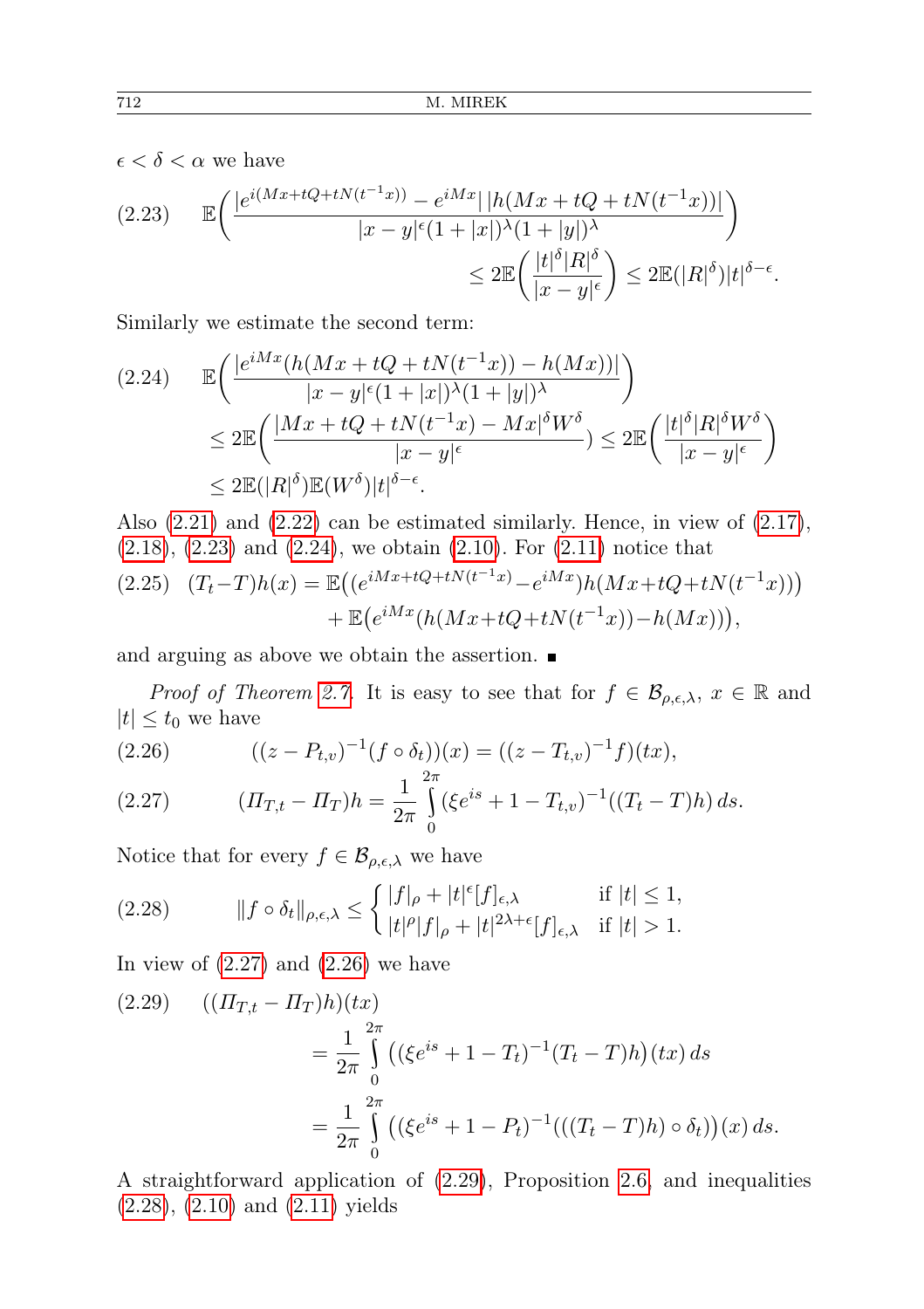$$
\begin{split} ||((\Pi_{T,t} - \Pi_T)h) \circ \delta_t||_{\rho,\epsilon,\lambda} \\ &\leq \frac{1}{2\pi} \int_0^{2\pi} ||((\xi e^{is} + 1 - P_{t,v})^{-1}(((T_t - T)h) \circ \delta_t))||_{\rho,\epsilon,\lambda} \, ds \\ &\leq D(|((T_t - T)h) \circ \delta_t|_{\rho} + [((T_t - T)h) \circ \delta_t]_{\epsilon,\lambda}) \\ &\leq D(|(T_t - T)h|_{\rho} + |t|^{\epsilon}[(T_t - T)h]_{\epsilon,\lambda}) \\ &\leq D(C_2|t|^{\delta} + |t|^{\epsilon}C_1|t|^{\delta-\epsilon}) \leq C|t|^{\delta} \end{split}
$$

for every  $|t| \leq t_0$ , and the proof is finished.

## 2.3. Proof of the limit theorem

<span id="page-8-0"></span>CONDITION 2.30. Assume that  $0 < \epsilon < 1$ ,  $\lambda > 0$ ,  $\lambda + 2\epsilon < \rho = 2\lambda$  and  $2\lambda + \epsilon < \alpha$  as in Proposition [2.6](#page-4-0) and additionally

- If  $0 < \alpha \leq 1$ , take any  $0 < \beta < 1/2$  such that  $\rho + 2\beta < \alpha$ .
- If  $1 < \alpha \leq 2$ , take any  $\lambda > 0$  such that  $\rho = 2\lambda < 1$  and  $\rho + 1 < \alpha$ .

<span id="page-8-5"></span>THEOREM 2.31. Let  $h$  be the eigenfunction of the operator  $T$  defined as in Lemma [2.5](#page-4-2). If  $0 < \alpha < 1$ , then

<span id="page-8-1"></span>(2.32) 
$$
\lim_{t \to 0} \frac{k(t) - 1}{|t|^{\alpha}} = C_{\alpha} = \int_{\mathbb{R}} (e^{ix} - 1) h(x) \Lambda(dx).
$$

• If 
$$
\alpha = 1
$$
 and  $\xi(t) = \int_{\mathbb{R}} \frac{tx}{1+t^2x^2} \nu(dx)$ , then

<span id="page-8-3"></span>
$$
(2.33) \qquad \lim_{t \to 0} \frac{k(t) - 1 - i\xi(t)}{|t|} = C_1 = \int_{\mathbb{R}} \left( (e^{ix} - 1)h(x) - \frac{ix}{1 + x^2} \right) \Lambda(dx).
$$

• If  $1 < \alpha < 2$  and  $m = \int_{\mathbb{R}} x \nu(dx)$ , then

(2.34) 
$$
\lim_{t \to 0} \frac{k(t) - 1 - itm}{|t|^{\alpha}} = C_{\alpha} = \int_{\mathbb{R}} ((e^{ix} - 1)h(x) - ix) \Lambda(dx).
$$

• If 
$$
\alpha = 2
$$
 and  $m = \int_{\mathbb{R}} x \nu(dx)$ , then

<span id="page-8-4"></span>(2.35) 
$$
\lim_{t \to 0} \frac{k(t) - 1 - itm}{|t|^2 |\log |t||} = 2C_2 = -\frac{1}{2} \int_{\{\pm 1\}} (1 + 2\mathbb{E}(W)) \sigma_A(dw).
$$

*Proof.* Notice that  $\Pi_{T,t}(h) \circ \delta_t$  is an eigenfunction of  $P_t$  corresponding to the eigenvalue  $k(t)$  and we have

(2.36) 
$$
(k(t)-1)\cdot \nu(\Pi_{T,t}(h)\circ\delta_t) = \nu((e^{it(\cdot)}-1)\cdot(\Pi_{T,t}(h)\circ\delta_t)),
$$

where  $\nu$  is the stationary measure for P. In view of Condition [2.30](#page-8-0) and Theorem [2.7,](#page-5-2) for  $0 < \alpha < 2$  we have

<span id="page-8-2"></span>(2.37) 
$$
\lim_{t \to 0} \frac{1}{|t|^{\alpha}} \int_{\mathbb{R}^d} (e^{itx} - 1) (H_{T,t}(h)(tx) - H_T(h)(tx)) \nu(dx) = 0.
$$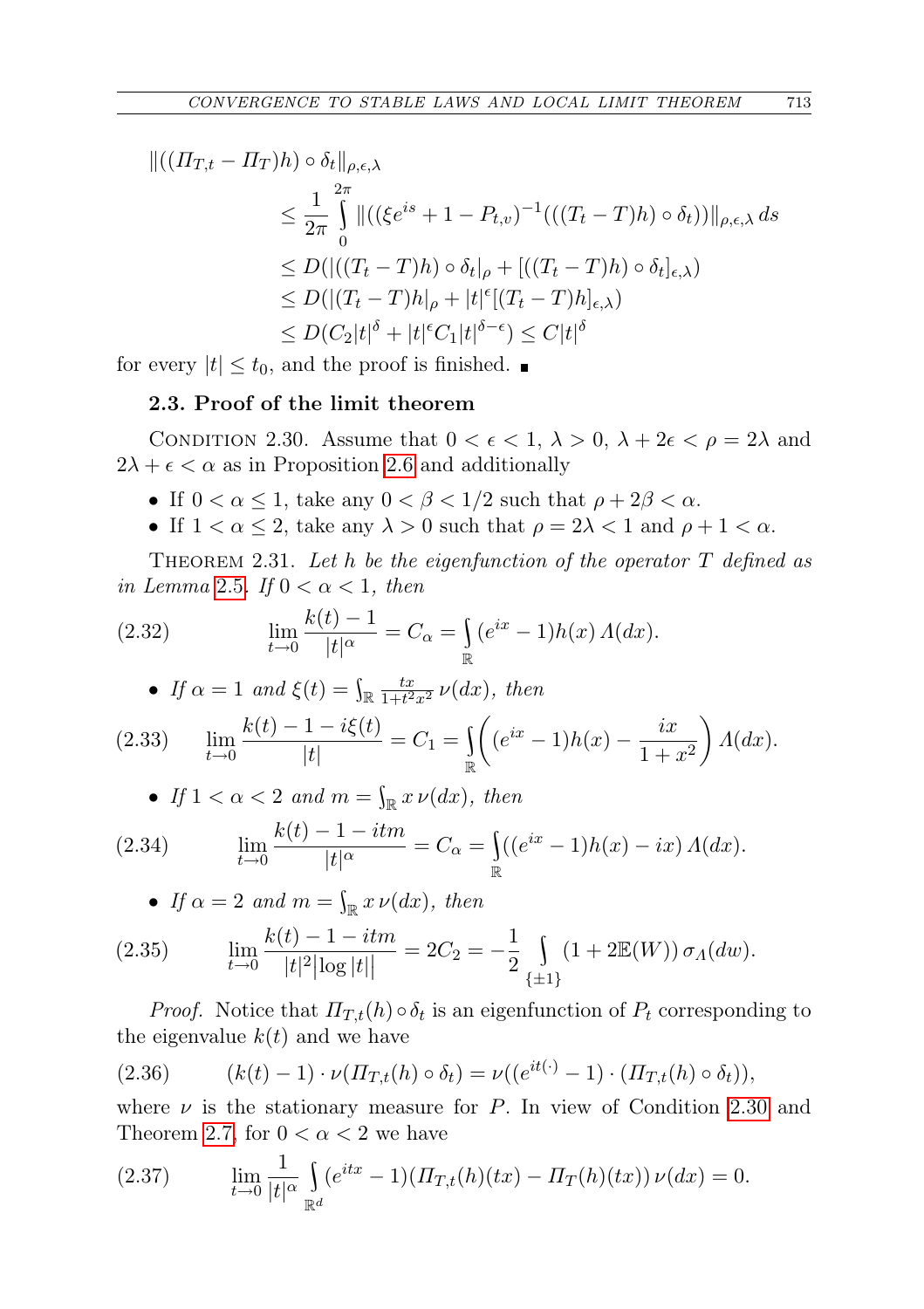If  $\alpha = 2$ , then

$$
(2.38) \qquad \lim_{t \to 0} \frac{1}{t^2 |\log|t||} \int_{\mathbb{R}^d} (e^{itx} - 1) (H_{T,t}(h)(tx) - H_T(h)(tx)) \nu(dx) = 0.
$$

<span id="page-9-1"></span>Furthermore, if  $0 < \delta \leq 1$  with  $\delta < \alpha$  then in view of Theorem [2.7](#page-5-2) we obtain (2.39)  $\nu(\Pi_{T,t}(h) \circ \delta_t - 1) \le D|t|^{\delta}.$ 

A straightforward application of an argument from [\[3\]](#page-14-4) extends the conver-gence in [\(1.5\)](#page-1-2) to measurable functions f such that  $\Lambda(Dis(f)) = 0$  and

<span id="page-9-0"></span>(2.40) 
$$
\sup_{x \in \mathbb{R}^d} |x|^{-\alpha} |\log |x||^{1+\varepsilon} |f(x)| < \infty \quad \text{ for some } \varepsilon > 0,
$$

where  $Dis(f)$  is the set of all discontinuities of f. To prove  $(2.32)$ , write

$$
\frac{1}{|t|^{\alpha}} \int_{\mathbb{R}^d} (e^{itx} - 1) \Pi_{T,t}(h)(tx) \nu(dx)
$$
  

$$
= \frac{1}{|t|^{\alpha}} \int_{\mathbb{R}^d} (e^{itx} - 1) \cdot (\Pi_{T,t}(h)(tx) - \Pi_T(h)(tx)) \nu(dx)
$$
  

$$
+ \frac{1}{|t|^{\alpha}} \int_{\mathbb{R}^d} (e^{itx} - 1) \Pi_T(h)(tx) \nu(dx).
$$

The first summand above tends to 0, by [\(2.37\)](#page-8-2). Since  $f(x) = (e^{ix} - 1)h(x)$ satisfies [\(2.40\)](#page-9-0) the second term tends to  $C_{\alpha} = \int_{\mathbb{R}} (e^{ix} - 1)h(x) A(dx)$ , hence in view of [\(2.39\)](#page-9-1) we obtain

$$
\lim_{t \to 0} \frac{k(t) - 1}{|t|^{\alpha}} = \lim_{t \to 0} \frac{1}{\nu(\Pi_{T,t}(h) \circ \delta_t)|t|^{\alpha}} \int_{\mathbb{R}^d} (e^{itx} - 1) h(tx) \nu(dx) = C_{\alpha}.
$$

This finishes the proof of  $(2.32)$ . In a similar way we can show  $(2.33)-(2.35)$  $(2.33)-(2.35)$  $(2.33)-(2.35)$ ; for more details we refer to [\[2\]](#page-14-2) and [\[11\]](#page-15-0).  $\blacksquare$ 

*Proof of Theorem [1.7.](#page-1-0) Case*  $0 < \alpha < 1$ . In order to prove [\(1.8\)](#page-1-3) notice that by Proposition [2.6](#page-4-0) we have

$$
\Delta_{\alpha}^{n}(t) = \mathbb{E}(e^{it_{n}S_{n}^{x}}) = (P_{t_{n}}^{n}(1))(x) = k_{v}^{n}(t_{n})(\Pi_{P,t_{n}}(1))(x) + (Q_{P,t_{n}}^{n}(1))(x),
$$

where  $t_n = tn^{-1/\alpha}$  for  $n \in \mathbb{N}$ . Again Proposition [2.6](#page-4-0) ensures that  $||Q_{P,t_n}^n||_{\mathcal{B}_{\rho,\epsilon,\lambda}}$  $\rightarrow 0$  as  $n \rightarrow \infty$  because  $||Q_{P,t}||_{\mathcal{B}_{q,\epsilon,\lambda}} < 1$ . By Theorem [2.31](#page-8-5) we have

$$
\lim_{n \to \infty} n \cdot (k(t_n) - 1) = \lim_{n \to \infty} t^{\alpha} \cdot \frac{k(t_n) - 1}{t_n^{\alpha}} = t^{\alpha} C_{\alpha},
$$

hence

$$
\lim_{n \to \infty} k^{n}(t_{n}) = \lim_{n \to \infty} (1 + k(t_{n}) - 1)^{\frac{n}{k(t_{n}) - 1} \cdot (k(t_{n}) - 1)} = \exp(t^{\alpha}C_{\alpha}).
$$

This proves the pointwise convergence of  $\Delta^n_\alpha$  to  $\varUpsilon_\alpha$ . Continuity of  $\varUpsilon_\alpha$  at 0 follows from the Lebesgue dominated convergence theorem. Now we give an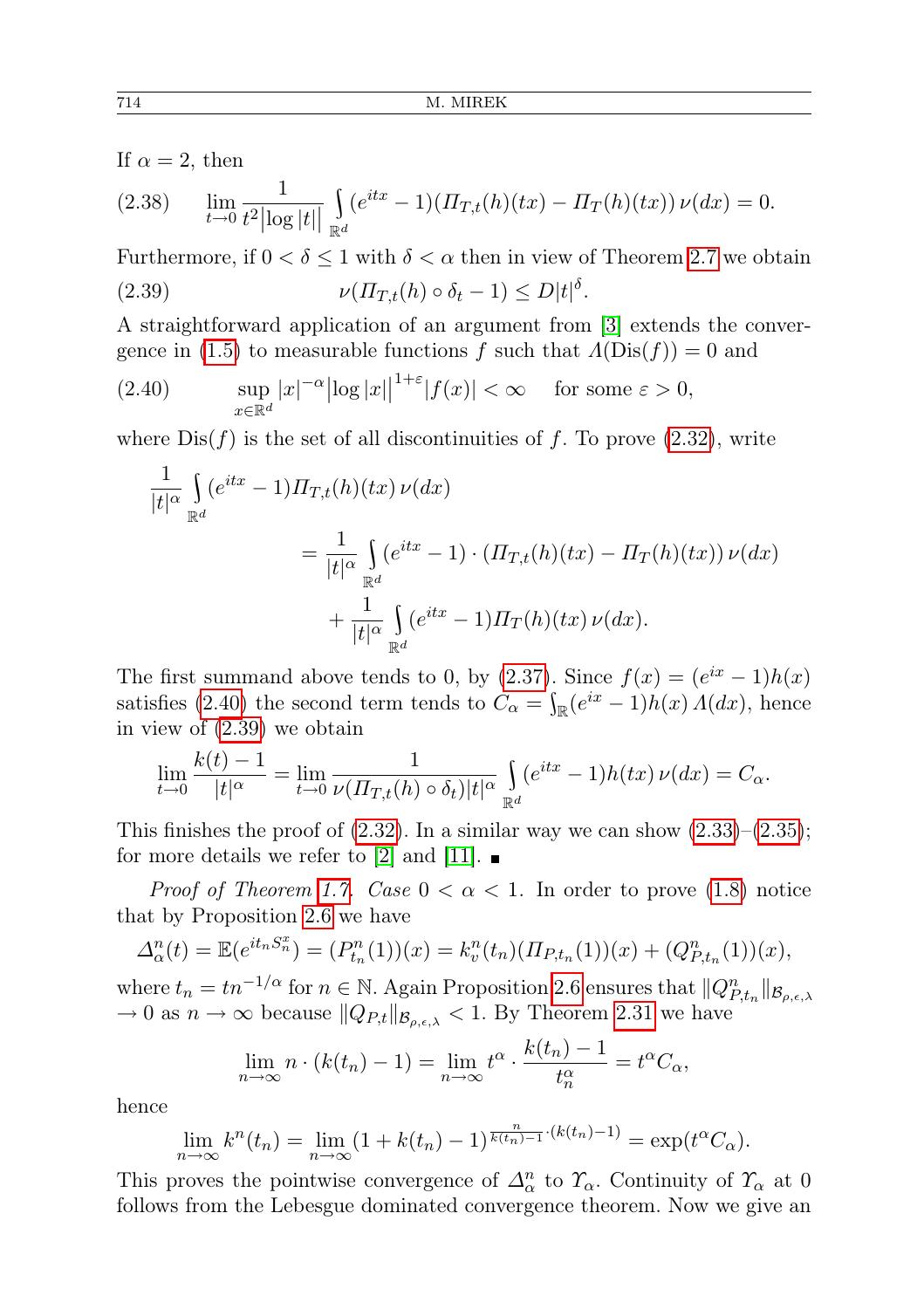explicit formula for  $C_{\alpha}$ . First notice that

$$
\int_{0}^{\infty} \frac{e^{itx} - 1}{t^{\alpha + 1}} dt = x^{\alpha} \vartheta_{\alpha} \quad \text{for } x > 0,
$$

where

$$
\vartheta_{\alpha} = \int_{0}^{\infty} \frac{e^{it} - 1}{t^{\alpha + 1}} dt = -\frac{\Gamma(1 - \alpha)}{\alpha} e^{-i\alpha \pi/2}.
$$

Then

$$
C_{\alpha} = \int_{\mathbb{R}} (e^{ix} - 1)h(x) \Lambda(dx) = C_{+} \int_{\mathbb{R}}^{\infty} (e^{ix(y+1)} - e^{ixy}) \frac{dx}{x^{\alpha+1}} \eta(dy)
$$
  
=  $C_{+} \vartheta_{\alpha} \mathbb{E}((W+1)^{\alpha} - W^{\alpha}) = C_{+} \vartheta_{\alpha} (1 - \mathbb{E}(M^{\alpha})) \mathbb{E}((W+1)^{\alpha})$   
=  $\alpha c \vartheta_{\alpha} \mathbb{E}((W+1)^{\alpha}) \neq 0.$ 

In all cases below convergence is obtained as in the first case. We only give formulas for the constants  $C_{\alpha}$ .

Case  $\alpha = 1$ . Convergence in [\(1.9\)](#page-1-4) is obtained as in the previous case (see also  $[11]$ ). Now we give a formula for  $C_1$ . Observe that

$$
C_1 = \iint_{\mathbb{R}} \left( (e^{ix} - 1)h(x) - \frac{ix}{1 + x^2} \right) A(dx)
$$
  
= 
$$
\iint_{\mathbb{R}} \left[ \left( e^{ix(y+1)} - 1 - \frac{ix(y+1)}{1 + x^2(y+1)^2} \right) - \left( e^{ixy} - 1 - \frac{ixy}{1 + x^2y^2} \right) + i \left( \frac{x(y+1)}{1 + x^2(y+1)^2} - \frac{xy}{1 + x^2y^2} - \frac{x}{1 + x^2} \right) \right] \eta(dy) A(dx),
$$

and

$$
\iint_{\mathbb{R}} \left[ \left( e^{ix(y+1)} - 1 - \frac{ix(y+1)}{1+x^2(y+1)^2} \right) - \left( e^{ixy} - 1 - \frac{ixy}{1+x^2y^2} \right) \right] \eta(dy) \Lambda(dx)
$$
\n
$$
= C_+ \iint_{\mathbb{R}} \left[ \left( e^{ix(y+1)} - 1 - \frac{ix(y+1)}{1+x^2(y+1)^2} \right) - \left( e^{ixy} - 1 - \frac{ixy}{1+x^2y^2} \right) \right] \frac{dx}{x^2} \eta(dy)
$$
\n
$$
= C_+ \vartheta_1 \mathbb{E}((W+1) - W) = C_+ \vartheta_1,
$$

where  $\vartheta_1 = \int_{\mathbb{R}} \left( e^{ix} - 1 - \frac{ix}{1+x^2} \right) \frac{dx}{x^2} = -\frac{\pi}{2} + i\kappa$  for some  $\kappa > 0$ . Moreover,  $\mathbf{r}$ ╲

$$
i \iint_{\mathbb{R}} \left( \frac{x(y+1)}{1+x^2(y+1)^2} - \frac{xy}{1+x^2y^2} - \frac{x}{1+x^2} \right) \eta(dy) \Lambda(dx)
$$
  
=  $-iC_+ \mathbb{E}((W+1) \log(W+1) - W \log W).$ 

Now it is easy to see that

$$
C_1 = C_+ \vartheta_1 - iC_+ \mathbb{E}((W+1)\log(W+1) - W \log W).
$$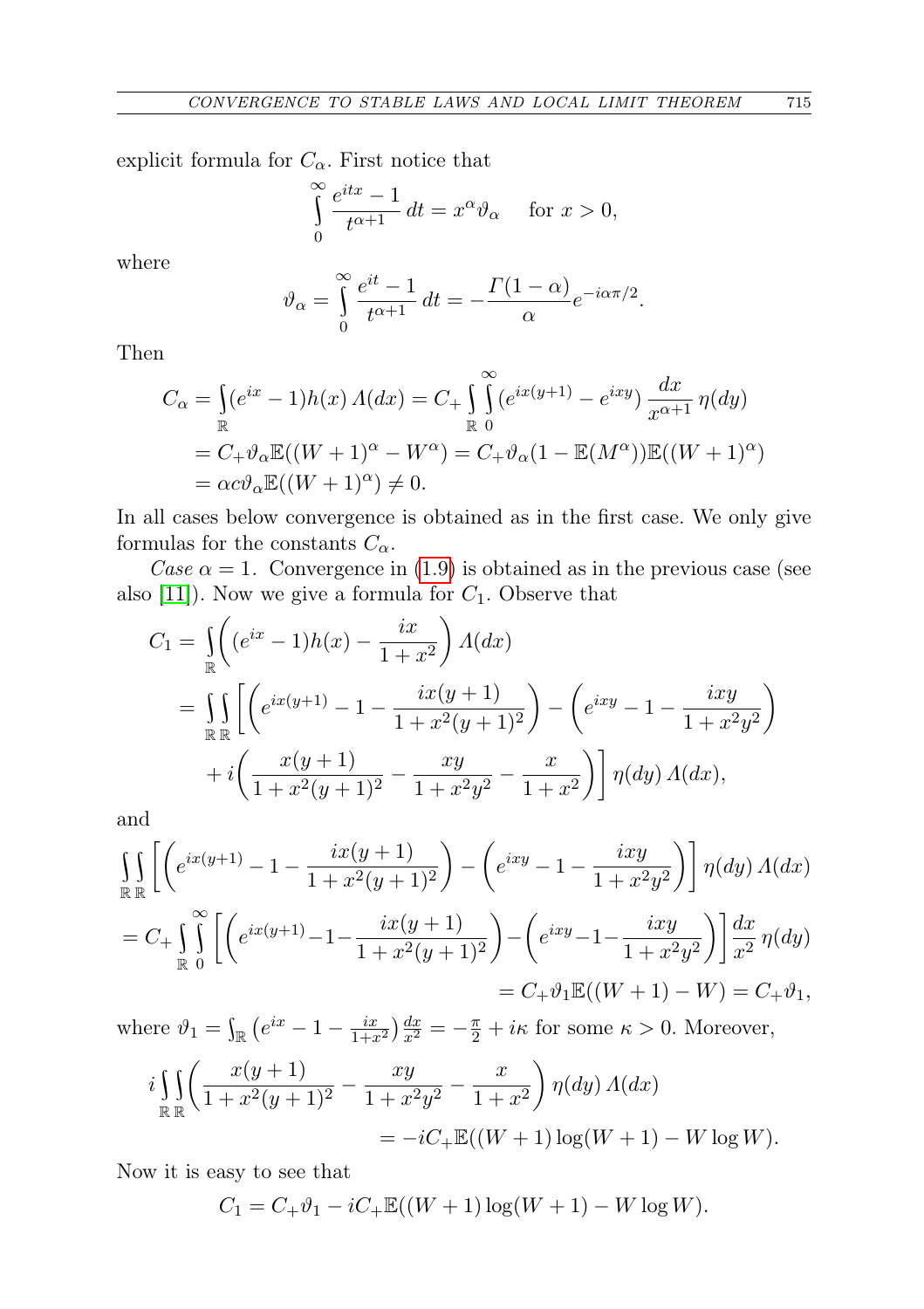Case  $1 < \alpha < 2$ . As in the first case, we obtain

$$
C_{\alpha} = C_{+} \vartheta_{\alpha} (1 - \mathbb{E}(M^{\alpha})) \mathbb{E}((W+1)^{\alpha}) = \alpha c \vartheta_{\alpha} \mathbb{E}((W+1)^{\alpha}) \neq 0,
$$

where

$$
\vartheta_{\alpha} = \int_{0}^{\infty} \frac{e^{it} - 1 - it}{t^{\alpha + 1}} dt = \frac{\Gamma(2 - \alpha)}{\alpha(\alpha - 1)} e^{-i\alpha\pi/2}.
$$

Case  $\alpha = 2$ . Observe that

$$
C_2 = -\frac{1}{4} \int_{\{\pm 1\}} (1 + 2\mathbb{E}(W)) \sigma_A(dw) = -\frac{1}{4} C_+(1 + 2\mathbb{E}(W))
$$
  
=  $-\frac{1}{4} C_+ \mathbb{E}((W+1)^2 - W^2)$   
=  $-\frac{1}{4} C_+(1 - \mathbb{E}(M^2)) \mathbb{E}((W+1)^2) = -\frac{c}{2} \mathbb{E}((W+1)^2) \neq 0.$ 

**3. Local limit theorem.** Recall that  $S$  is the stationary solution of the recursion [\(1.1\)](#page-0-0). We prove the following

<span id="page-11-0"></span>THEOREM 3.1. Assume that  $|\mathbb{E}(e^{itS})| = \xi < 1$  for all  $t \neq 0$ . Then the spectral radius satisfies  $r(P_t) < 1$ .

*Proof.* Suppose for a contradiction that  $r(P_t) = 1$  for some  $t \neq 0$ . This implies that for some  $f \in \mathcal{B}_{\rho,\epsilon,\lambda}$  and  $z \in \mathbb{C}$  such that  $|z|=1$  we have  $P_t f(x) = z f(x)$ , since the essential spectral radius satisfies  $r_e(P_t) \leq \rho < 1$ , where  $\rho > 0$  was defined in Proposition [2.6.](#page-4-0) We will show that  $f = 0$ , which gives a contradiction.

First notice that f is bounded. Indeed,  $|f(x)| \leq \lim_{n \to \infty} P^{n}(|f|)(x) =$  $\nu(|f|)$ . Suppose that  $f \neq 0$ . By the previous inequality we can assume that  $f \neq 0$  on supp  $\nu$  and  $|f| = 1$ . Observe that for all  $x \in \text{supp } \nu$  and  $n \in \mathbb{N}$  we have  $z^n f(x) = e^{itS_n^x} f(X_n^x)$  P-a.s., hence

$$
z^n f(x) = e^{itS_{n-1}^x} e^{itX_n^x} f(X_n^x) = e^{itS_{n-1}^x} f(X_{n-1}^x) e^{itX_n^x} \frac{f(X_n^x)}{f(X_{n-1}^x)}
$$
  
=  $z^{n-1} f(x) e^{itX_n^x} \frac{f(X_n^x)}{f(X_{n-1}^x)}$ .

This implies that

<span id="page-11-1"></span>
$$
(3.2) \quad P_t^n f(x) = \mathbb{E}(e^{itS_n^x} f(X_n^x))
$$
  
=  $z^{n-1} f(x) \mathbb{E}(e^{itX_n^x}) + z^{n-1} f(x) \mathbb{E}\left(e^{itX_n^x} \left(\frac{f(X_n^x)}{f(X_{n-1}^x)} - 1\right)\right).$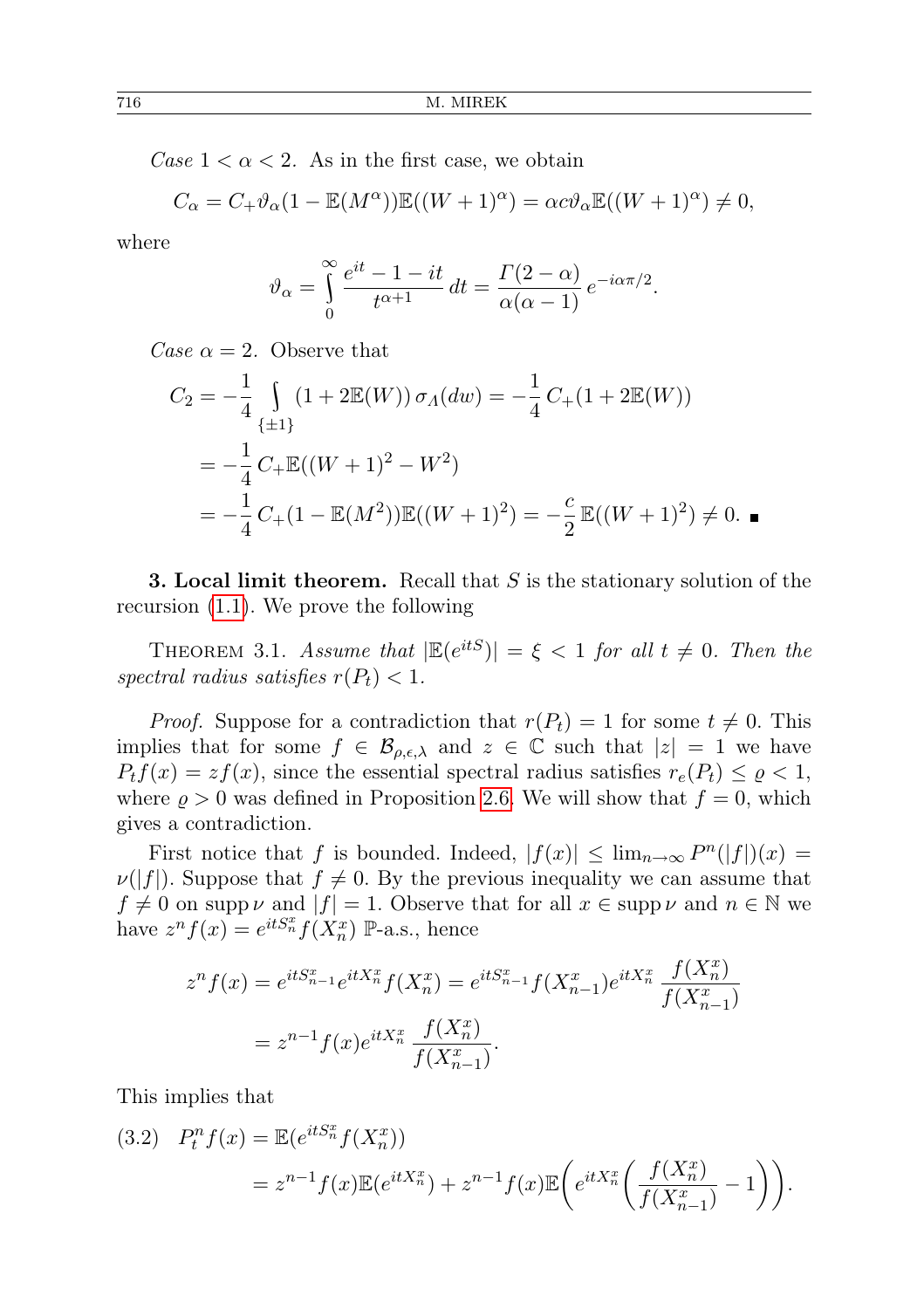Now we obtain

<span id="page-12-0"></span>
$$
(3.3) \quad \left| \mathbb{E} \left( \frac{f(X_n^x)}{f(X_{n-1}^x)} - 1 \right) \right|
$$
  
\n
$$
\leq [f]_{\epsilon,\lambda} \mathbb{E} \left( |X_n^x - X_{n-1}^x|^{\epsilon} \left( 1 + |X_n^x| \right)^{\lambda} (1 + |X_{n-1}^x|)^{\lambda} \right)
$$
  
\n
$$
\leq [f]_{\epsilon,\lambda} \mathbb{E} \left( (L_1 \cdot \ldots \cdot L_{n-1})^{\epsilon} |\psi_n(x) - x|^{\epsilon} (1 + |X_n^x|)^{\lambda} (1 + |X_{n-1}^x|)^{\lambda} \right)
$$
  
\n
$$
\leq C[f]_{\epsilon,\lambda} (1 + |x|)^{2\lambda + \epsilon} \theta^n
$$

for some  $0 < \theta < 1$ . Fix  $\varepsilon > 0$  such that  $1 - \xi - \varepsilon > 0$  and observe that  $|\mathbb{E}(e^{itX_n^x}-e^{itS})| < \varepsilon < 1-\xi$  for sufficiently large  $n \in \mathbb{N}$ . Now using [\(3.2\)](#page-11-1) and [\(3.3\)](#page-12-0), for fixed  $x \in \text{supp}\,\nu$  we have

$$
1 = |z^n f(x)| \le |\mathbb{E}(e^{itX_n^x} - e^{itS})| + |\mathbb{E}(e^{itS})| + \left| \mathbb{E}\left(\frac{f(X_n^x)}{f(X_{n-1}^x)} - 1\right) \right|
$$
  

$$
\le \varepsilon + \xi + C[f]_{\varepsilon, \lambda} (1 + |x|)^{2\lambda + \varepsilon} \theta^n,
$$

so

$$
1 \le \frac{C}{1 - \xi - \varepsilon} \left[ f \right]_{\epsilon, \lambda} (1 + |x|)^{2\lambda + \epsilon} \theta^n < 1
$$

for sufficiently large  $n \in \mathbb{N}$ , and this contradiction shows that f has to be zero.

Let

$$
\varTheta = \{\psi: \mathbb{R} \to \mathbb{R}: \psi(x) = mx + q + n(x)
$$

for some  $(m, q, n) \in \mathbb{R}_+ \times \mathbb{R}_+ \times \mathbb{R}_+$  and  $n(x) \leq n\phi(x)$  for every  $x \in \mathbb{R}$ , where  $\phi$  is a fixed nondecreasing nonnegative function such that  $\phi(x) = o(x)$ as  $x \to \pm \infty$ . The measure  $\mu$  is a probability measure on  $\Theta$ . We give a criterion for the stationary solution S for [\(1.1\)](#page-0-0) to satisfy  $|\mathbb{E}(e^{itS})| < 1$ .

PROPOSITION 3.4. Assume that  $\mathbb{R}_+ \times \mathbb{R}_+ \times \mathbb{R}_+ \ni (m, q, n) \mapsto \psi(x) =$  $mx + q + n(x) \in \mathbb{R}$  is continuous for every  $x \in \mathbb{R}$  and the functions  $\psi$  are invertible on supp v. Then  $|\mathbb{E}(e^{itS})| < 1$  for all  $t \neq 0$ .

*Proof.* It suffices to show that the measure  $\nu$  has no atoms. Suppose that the set X of atoms of  $\nu$  is not empty. Let  $A = \{x \in X : \nu(\lbrace x \rbrace) =$  $\max_{z \in X} \nu({z}) = a$ . The set  $A = {x_1, \ldots, x_n}$  is finite because  $\nu$  is a probability measure. Since the measure  $\nu$  is  $\mu$ -stationary, we have

$$
na = \nu(A) = \iint_{\Theta} \mathbf{1}_A(\psi(x)) \nu(dx) \mu(d\psi) = \sum_{k=1}^n \iint_{\mathbb{R}} \mathbf{1}_{\psi^{-1}(x_k)}(x) \nu(dx) \mu(d\psi).
$$

Notice that for every  $\psi \in \Theta$  and  $x \in \mathbb{R}$ ,  $\nu(\{\psi^{-1}(x)\}) \leq a$  and

$$
\sum_{k=1}^{n} \int_{\Theta} (a - \nu(\{\psi^{-1}(x_k)\})) \mu(d\psi) = 0.
$$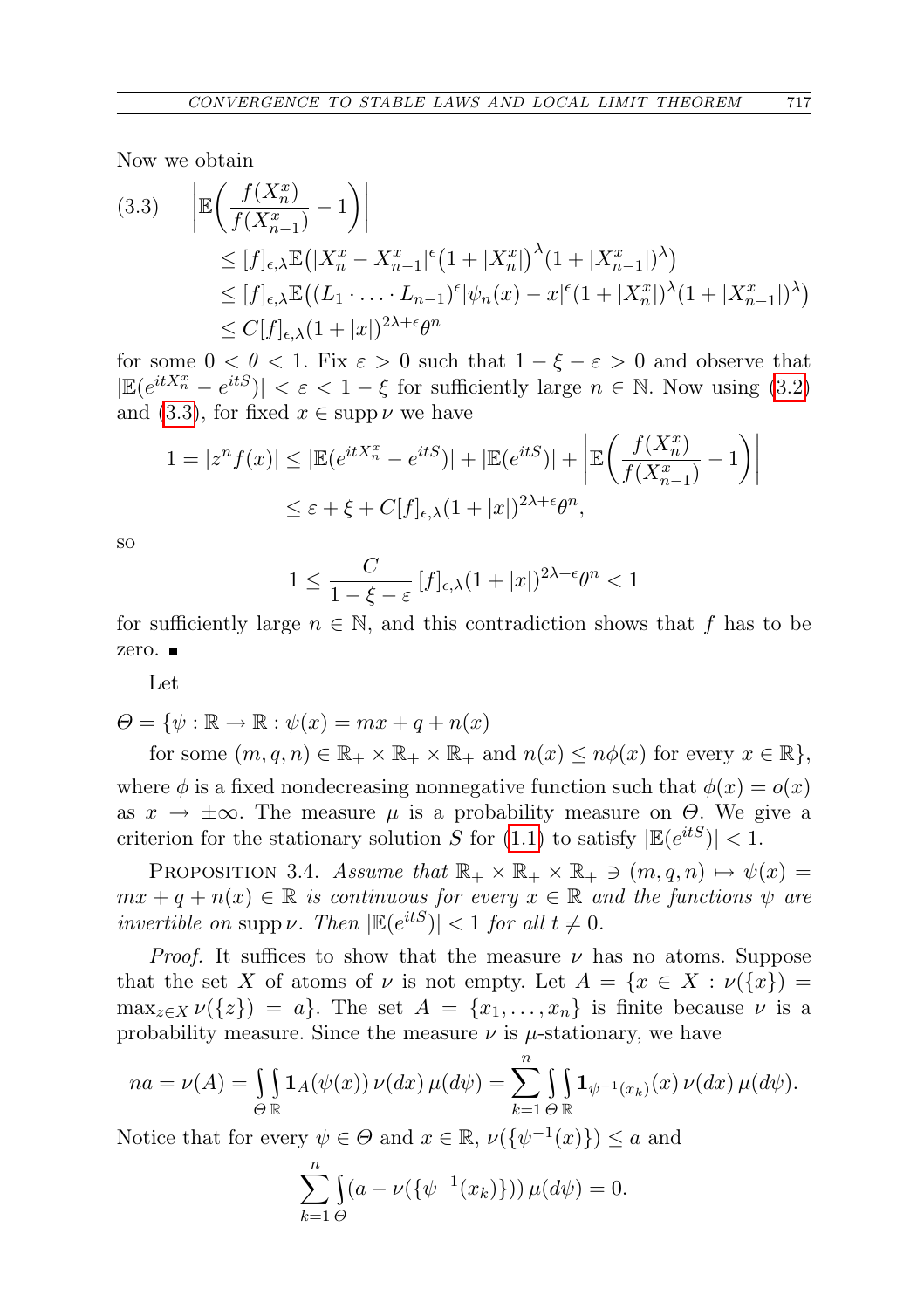Hence  $\nu(\{\psi^{-1}(x_k)\}) = a \mu$ -a.e. for all  $1 \le k \le n$  and so  $\psi(A) = A \mu$ -a.e. But we want more. We prove that  $\psi(A) = A$  for every  $\psi \in \text{supp }\mu$ . It is enough to show that  $\psi(A) \subseteq A$  for every  $\psi \in \text{supp }\mu$ . Suppose that there exist  $\psi_0 \in$ supp  $\mu$  and  $x_0 \in A$  such that  $\psi_0(x_0) \notin A$ . Let  $A_1 = \{ \psi \in \Theta : \psi(x_0) \in A^c \}$ , so that  $\psi_0 \in A_1$ . Moreover,  $A_1$  is open in  $\Theta$  (since A is closed) and  $\mu(A_1) = 0$ , contrary to  $\psi_0 \in \text{supp }\mu$ . Now let  $\mathcal{L}_{\epsilon}^{\mu}$  $\stackrel{\mu}{\Theta}$  be the closed semigroup generated by supp  $\mu$ . Observe that A is  $\mathcal{L}_{\beta}^{\mu}$  $^{\mu}_{\Theta}$ -invariant. On the other hand, supp  $\nu \subseteq A$  (see Theorem 1.7 of  $[11]$ , but A is finite, which contradicts  $(1.4)$ . This finishes the proof.  $\blacksquare$ 

*Proof of Theorem [1.12.](#page-2-0)* Let  $\kappa = 1/\alpha$ . We have  $d_n = 0$  if  $\alpha \in (0,1)$ , and  $d_n = mn$  if  $\alpha \in (1, 2)$ . A straightforward application of Theorem 10.7 of [\[1\]](#page-14-7) allows us to check only that

$$
\lim_{n \to \infty} n^k \mathbb{E}(h(S_n^x - d_n)) = \frac{1}{2\pi} \int_{\mathbb{R}} h(t) dt \cdot \int_{\mathbb{R}} \Upsilon_{\alpha}(t) dt
$$

for every integrable function  $h$  whose Fourier transform is compactly supported. By the Fourier inversion formula we have

$$
\mathbb{E}(h(S_n^x - d_n)) = \frac{1}{2\pi} \int_{\mathbb{R}} \mathbb{E}(e^{it(S_n^x - d_n)}) \widehat{h}(t) dt = \frac{1}{2\pi} \int_{\mathbb{R}} e^{-itd_n} P_t^n(1)(0) \widehat{h}(t) dt.
$$

Now take  $J = \text{supp }\hat{h}$  and  $N = [-\delta, \delta]$ . By Theorem [3.1,](#page-11-0)  $r(P_t) < 1$  for  $t \neq 0$ by Lemma 3.19 of [\[2\]](#page-14-2) with  $f = 1$  there exists  $\beta > 0$  such that  $r(P_t) < 1 - \beta$ for  $t \in J \setminus N$ , hence

$$
\lim_{n \to \infty} n^{\kappa} \Big| \int_{J \setminus N} e^{-itd_n} P_t^n(1)(0) \widehat{h}(t) dt \Big| \le \lim_{n \to \infty} C n^{\kappa} (1 - \beta)^n = 0.
$$

Notice that

<span id="page-13-0"></span>(3.5) 
$$
\lim_{n \to \infty} \frac{n^{\kappa}}{2\pi} \int_{N} e^{-itd_n} P_t^n(1)(0) \hat{h}(t) dt
$$
  
\n
$$
= \lim_{n \to \infty} \frac{n^{\kappa}}{2\pi} \int_{N} e^{-itd_n} (k^n(t) \Pi_{P,t}(1)(0) + Q_{P,t}^n(1)(0)) \hat{h}(t) dt
$$
  
\n
$$
= \lim_{n \to \infty} \frac{n^{\kappa}}{2\pi} \int_{N} e^{-itd_n} k^n(t) \Pi_{P,t}(1)(0) \hat{h}(t) dt.
$$

To get the last equality observe that by Proposition [2.6](#page-4-0) there exists  $0 < \varrho < 1$ such that  $||Q_{P,t}||_{\mathcal{B}_{\rho,\epsilon,\lambda}} \leq \varrho$  for  $t \in N$ , so

$$
\lim_{n \to \infty} \frac{n^{\kappa}}{2\pi} \left| \int_{N} e^{-itd_n} Q_{P,t}^n(1)(0) \widehat{h}(t) dt \right| \le \lim_{n \to \infty} C n^{\kappa} \varrho^n = 0.
$$

To compute the limit in [\(3.5\)](#page-13-0) we change the variable  $t \mapsto n^{-\kappa}t$  in (3.5) to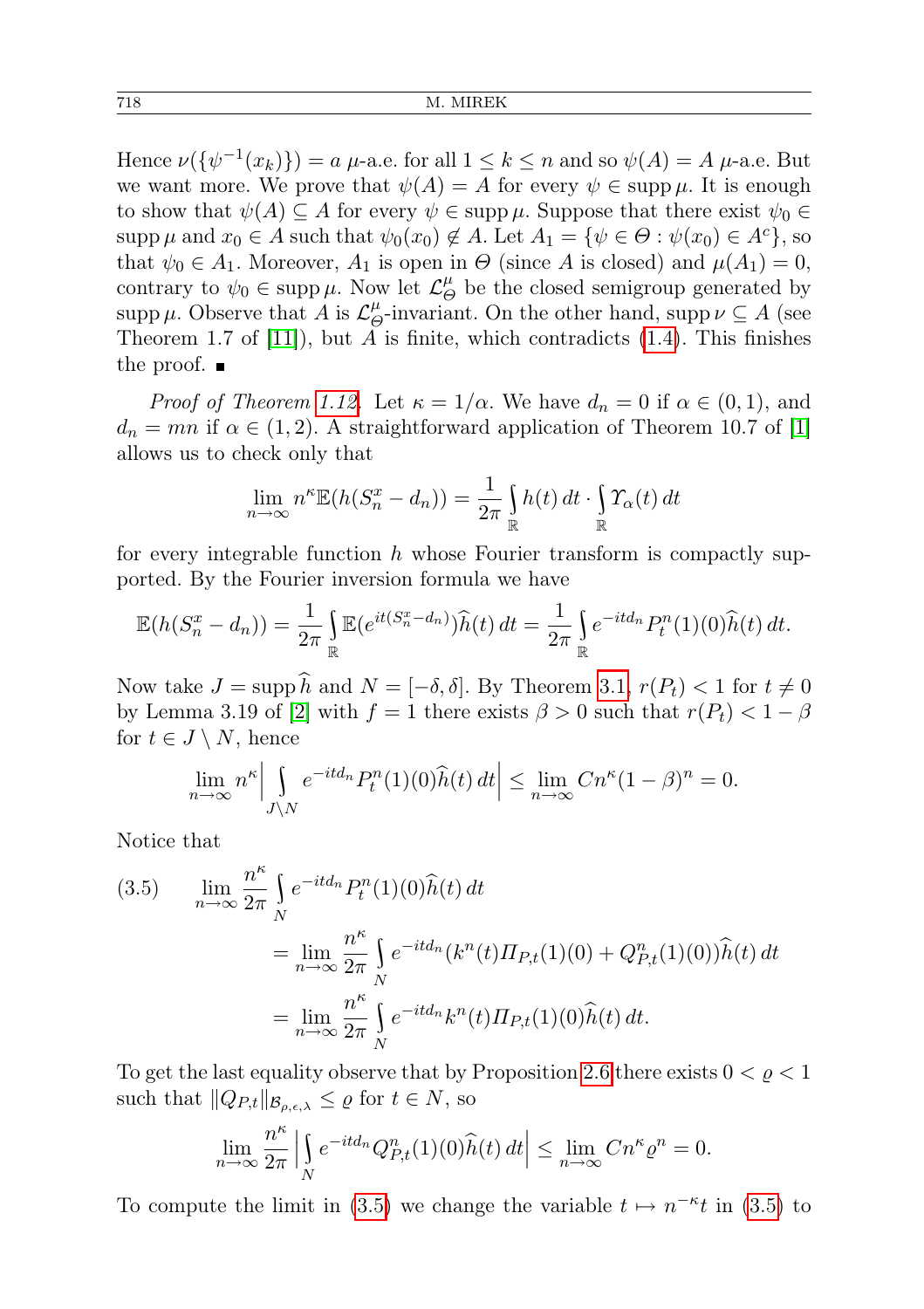obtain

<span id="page-14-8"></span>(3.6) 
$$
\lim_{n \to \infty} \frac{n^{\kappa}}{2\pi} \int_{N} (e^{-itm}k(t))^n \Pi_{P,t}(1)(0)\hat{h}(t) dt
$$
  
= 
$$
\lim_{n \to \infty} \frac{1}{2\pi} \int_{\{t \in \mathbb{R} : |t| < \delta n^{\kappa}\}} (e^{-in^{-\kappa}tm}k(n^{-\kappa}t))^n \Pi_{P,n^{-\kappa}t}(1)(0)\hat{h}(n^{-\kappa}t) dt.
$$

By Theorem [2.31](#page-8-5) for  $\alpha \in (0,1) \cup (1,2)$  we have  $k(t) = 1 + itm + |t|^{\alpha}(C_{\alpha} +$  $o(1)$ ) with  $\Re C_{\alpha} < 1$ . Therefore it is easy to see that there exists  $D > 0$ such that  $|e^{-itm}k(t)| \leq e^{-D|t|^{\alpha}}$ . This inequality and the Lebesgue dominated convergence theorem allow us to pass to the limit in the integrand of [\(3.6\)](#page-14-8). Hence the limit in [\(3.6\)](#page-14-8) is equal

$$
\frac{1}{2\pi}\int_{\mathbb{R}} h(t) dt \cdot \int_{\mathbb{R}} \Upsilon_{\alpha}(t) dt = \frac{1}{2\pi} \widehat{h}(0) \cdot \int_{\mathbb{R}} \Upsilon_{\alpha}(t) dt. \blacksquare
$$

Acknowledgments. The results of this paper are part of the author's PhD thesis, written under the supervision of Prof. Ewa Damek at the University of Wrocław. I wish to thank her for many stimulating conversations and several helpful suggestions during the preparation of this paper.

This research project has been partially supported by Marie Curie Transfer of Knowledge Fellowship "Harmonic Analysis, Nonlinear Analysis and Probability" (contract number MTKD-CT-2004-013389) and by KBN grant N201 012 31/1020.

## REFERENCES

- <span id="page-14-7"></span>[1] L. Breiman, Probability, Classics Appl. Math., SIAM, 1993.
- <span id="page-14-2"></span>[2] D. Buraczewski, E. Damek and Y. Guivarc'h, Convergence to stable laws for a class of multidimensional stochastic recursions, Probab. Theory Related Fields, to appear.
- <span id="page-14-4"></span>[3] D. Buraczewski, E. Damek, Y. Guivarc'h, A. Hulanicki and R. Urban, Tail-homogeneity of stationary measures for some multidimensional stochastic recursions, ibid. 145 (2009), 385–420.
- <span id="page-14-3"></span>[\[4\]](http://dx.doi.org/10.1214/aoap/1177005985) Ch. M. Goldie, Implicit renewal theory and tails of solutions of random equations, Ann. Appl. Probab. 1 (1991) 126–166.
- <span id="page-14-0"></span>[\[5\]](http://dx.doi.org/10.1214/aoap/1177005205) D. R. Grey, Regular variation in the tail behaviour of solutions of random difference equations, ibid. 4 (1994) 169–183.
- <span id="page-14-1"></span>[6] Y. Guivarc'h and É. Le Page, On spectral properties of a family of transfer operators and convergence to stable laws for affine random walks, Ergodic Theory Dynam. Systems 28 (2008), 423–446.
- <span id="page-14-5"></span>[\[7\]](http://dx.doi.org/10.1214/009117904000000469) H. Hennion and L. Hervé, Central limit theorems for iterated random Lipschitz mappings, Ann. Probab. 32 (2004), 1934–1984.
- <span id="page-14-6"></span>[8] —, —, Limit Theorems for Markov Chains and Stochastic Properties of Dynamical Systems by Quasi-Compactness, Lecture Notes in Math. 1766, Springer, Berlin, 2001.